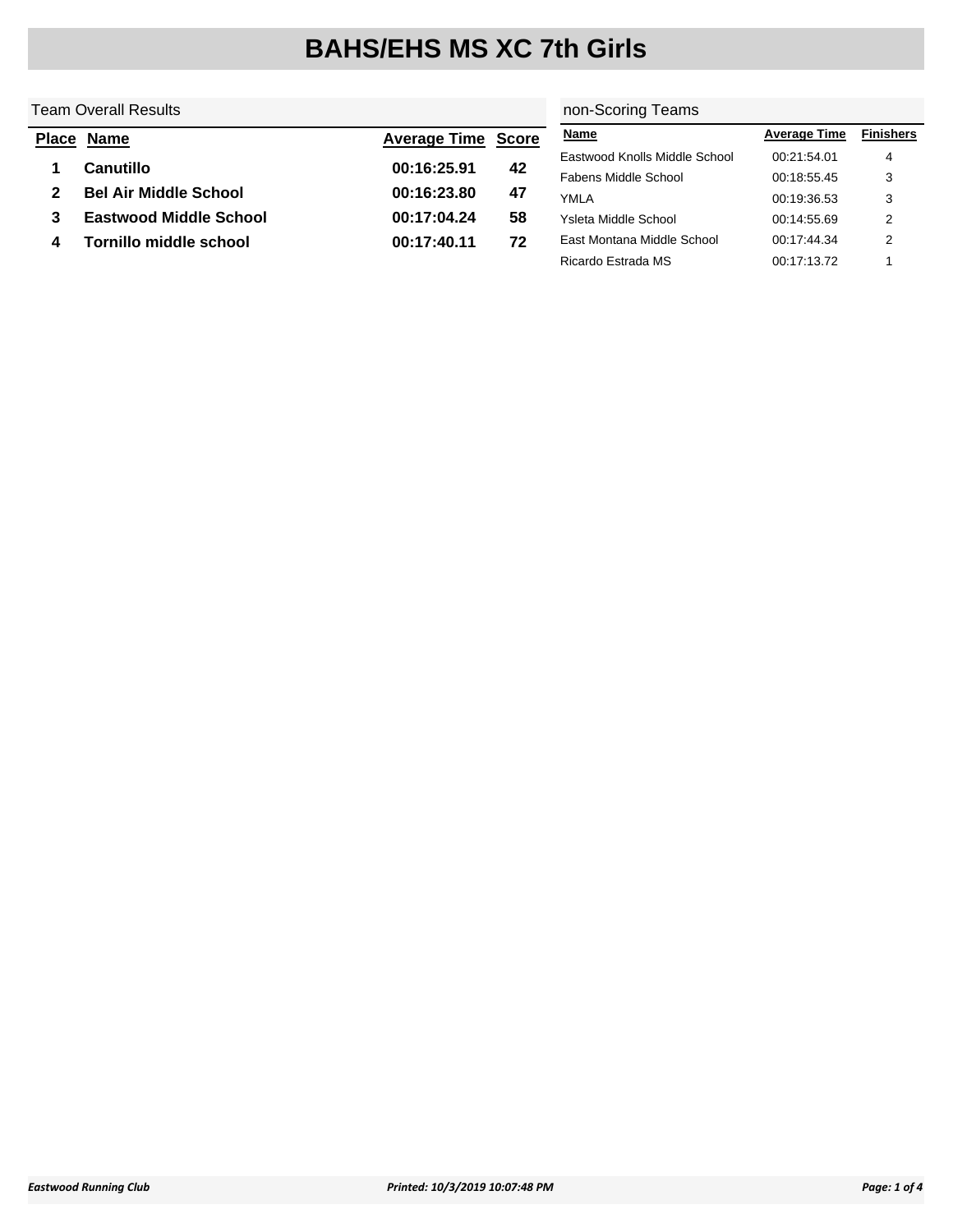|                | <b>Place Team Name</b>        |                         |      |                          |             | Average Time # of Finishers Team Score |                |
|----------------|-------------------------------|-------------------------|------|--------------------------|-------------|----------------------------------------|----------------|
| 1              | <b>Canutillo</b>              |                         |      |                          | 00:16:25.91 | 10                                     | 42             |
|                | <b>Team Position</b>          | <b>Overall Position</b> | Bib# | Name                     |             | <b>Chip Time</b>                       | <b>Score</b>   |
|                | $\mathbf{1}$                  | 6                       | 103  | Arianna Castaneda        |             | 00:15:13.42                            | 4              |
|                | $\overline{2}$                | 8                       | 105  | <b>Elexis Martinez</b>   |             | 00:15:26.75                            | 5              |
|                | 3                             | 12                      | 102  | <b>Alyssa Bliss</b>      |             | 00:16:34.38                            | 8              |
|                | 4                             | 15                      | 107  | <b>Anniah Mendoza</b>    |             | 00:17:11.36                            | 10             |
|                | 5                             | 21                      | 104  | Jocelynn Garcia          |             | 00:17:43.62                            | 15             |
|                | 6                             | 27                      | 114  | Jaileen Valdez           |             | 00:18:21.26                            | (20)           |
|                | $\overline{7}$                | 31                      | 112  | Carolina Quiroz          |             | 00:19:13.31                            | (23)           |
| $\overline{2}$ | <b>Bel Air Middle School</b>  |                         |      |                          | 00:16:23.80 | 13                                     | 47             |
|                | <b>Team Position</b>          | <b>Overall Position</b> | Bib# | Name                     |             | <b>Chip Time</b>                       | <b>Score</b>   |
|                | $\mathbf{1}$                  | $\mathbf{2}$            | 139  | <b>Damaris Cisneros</b>  |             | 00:14:19.82                            | $\mathbf{1}$   |
|                | $\overline{2}$                | 5                       | 140  | <b>Yesenia Cisneros</b>  |             | 00:14:57.31                            | 3              |
|                | 3                             | 16                      | 145  | Leslie Sosa Carillo      |             | 00:17:12.44                            | 11             |
|                | 4                             | 19                      | 146  | <b>Irene Tapia</b>       |             | 00:17:15.21                            | 13             |
|                | 5                             | 26                      | 138  | <b>Priscilla Cavason</b> |             | 00:18:14.23                            | 19             |
|                | 6                             | 29                      | 147  | Kenya Tellez             |             | 00:18:44.05                            | (21)           |
|                | $\overline{7}$                | 34                      | 143  | Madisyn McMillan         |             | 00:19:57.56                            | (24)           |
| $\mathbf{3}$   | <b>Eastwood Middle School</b> |                         |      |                          | 00:17:04.24 | 13                                     | 58             |
|                | <b>Team Position</b>          | <b>Overall Position</b> | Bib# | Name                     |             | <b>Chip Time</b>                       | <b>Score</b>   |
|                | $\mathbf{1}$                  | 9                       | 116  | <b>Elizabeth Aguirre</b> |             | 00:15:41.21                            | 6              |
|                | $\mathbf{2}$                  | 14                      | 125  | <b>Jade Parsons</b>      |             | 00:17:09.75                            | 9              |
|                | 3                             | 17                      | 119  | <b>Daphne Chavez</b>     |             | 00:17:12.60                            | 12             |
|                | 4                             | 20                      | 129  | Seyla Torres             |             | 00:17:19.02                            | 14             |
|                | 5                             | 24                      | 124  | Isabella Lopez           |             | 00:17:58.63                            | 17             |
|                | 6                             | 25                      | 122  | Joselyn Echavarria       |             | 00:18:07.79                            | (18)           |
|                | $\overline{7}$                | 38                      | 127  | Taina Romero             |             | 00:20:18.88                            | (26)           |
| 4              | <b>Tornillo middle school</b> |                         |      |                          | 00:17:40.11 | 6                                      | 72             |
|                | <b>Team Position</b>          | <b>Overall Position</b> | Bib# | Name                     |             | <b>Chip Time</b>                       | Score          |
|                | $\mathbf{1}$                  | 3                       | 133  | Iselda Marquez           |             | 00:14:47.35                            | $\overline{2}$ |
|                | $\overline{2}$                | 11                      | 135  | <b>Edith Torres</b>      |             | 00:16:32.40                            | $\overline{7}$ |
|                | 3                             | 22                      | 131  | <b>Leslie Guzman</b>     |             | 00:17:51.26                            | 16             |
|                | 4                             | 30                      | 132  | Alessandra Ibarra        |             | 00:18:59.09                            | 22             |
|                | 5                             | 37                      | 134  | <b>Marie Rivera</b>      |             | 00:20:10.42                            | 25             |
|                | 6                             | 47                      | 130  | Nayla Gomez              |             | 00:22:03.72                            | (27)           |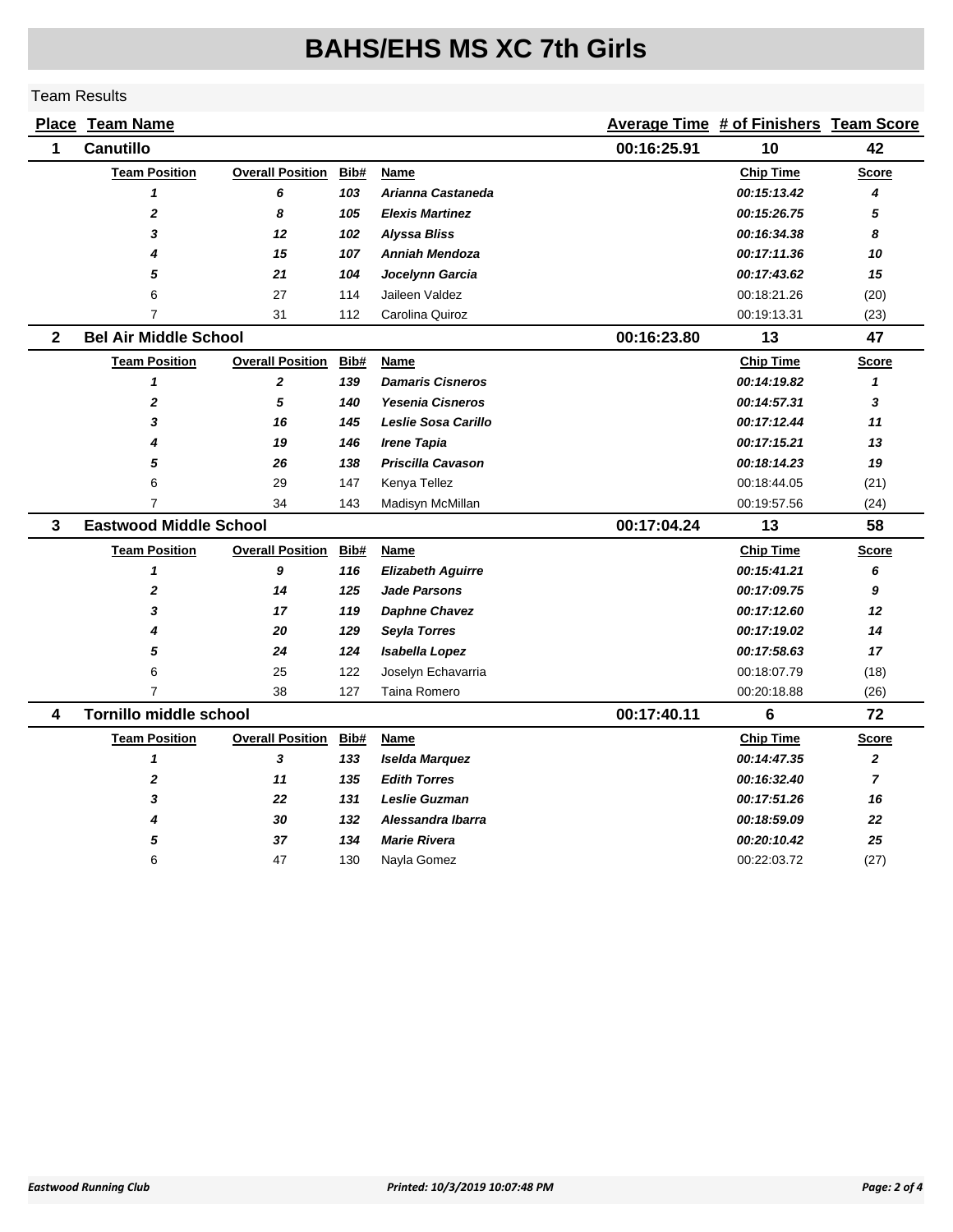| <b>Overall</b> | Score Bib# Name |     |                          | <u>Class</u> | <b>Chip Time Team</b> |                                           |
|----------------|-----------------|-----|--------------------------|--------------|-----------------------|-------------------------------------------|
| 1              | 0               | 153 | Stella Ruiz              | 7th          |                       | 00:14:10.01 Ysleta Middle School          |
| 2              | 1               | 139 | <b>Damaris Cisneros</b>  | 7th          |                       | 00:14:19.82 Bel Air Middle School         |
| 3              | 2               | 133 | Iselda Marquez           | 7th          |                       | 00:14:47.35 Tornillo middle school        |
| 4              | 0               | 95  | <b>Heily Rubio</b>       | 7th          |                       | 00:14:48.84 East Montana Middle School    |
| 5              | 3               | 140 | <b>Yesenia Cisneros</b>  | 7th          |                       | 00:14:57.31 Bel Air Middle School         |
| 6              | 4               | 103 | Arianna Castaneda        | 7th          | 00:15:13.42 Canutillo |                                           |
| 7              | 0               | 151 | <b>Marlene Martinez</b>  | 7th          |                       | 00:15:21.99 Fabens Middle School          |
| 8              | 5               | 105 | <b>Elexis Martinez</b>   | 7th          | 00:15:26.75 Canutillo |                                           |
| 9              | 6               | 116 | <b>Elizabeth Aguirre</b> | 7th          |                       | 00:15:41.21 Eastwood Middle School        |
| 10             | 0               | 152 | Cristina Herrera         | 7th          |                       | 00:15:41.37 Ysleta Middle School          |
| 11             | 7               | 135 | <b>Edith Torres</b>      | 7th          |                       | 00:16:32.40 Tornillo middle school        |
| 12             | 8               | 102 | <b>Alyssa Bliss</b>      | 7th          | 00:16:34.38 Canutillo |                                           |
| 13             | 0               | 98  | Alexandra Beltran        | 7th          |                       | 00:16:39.34 Eastwood Knolls Middle School |
| 14             | 9               | 125 | <b>Jade Parsons</b>      | 7th          |                       | 00:17:09.75 Eastwood Middle School        |
| 15             | 10              | 107 | <b>Anniah Mendoza</b>    | 7th          | 00:17:11.36 Canutillo |                                           |
| 16             | 11              | 145 | Leslie Sosa Carillo      | 7th          |                       | 00:17:12.44 Bel Air Middle School         |
| 17             | 12              | 119 | <b>Daphne Chavez</b>     | 7th          |                       | 00:17:12.60 Eastwood Middle School        |
| 18             | 0               | 115 | Emilia Bookout           | 7th          |                       | 00:17:13.72 Ricardo Estrada MS            |
| 19             | 13              | 146 | <b>Irene Tapia</b>       | 7th          |                       | 00:17:15.21 Bel Air Middle School         |
| 20             | 14              | 129 | <b>Seyla Torres</b>      | 7th          |                       | 00:17:19.02 Eastwood Middle School        |
| 21             | 15              | 104 | Jocelynn Garcia          | 7th          | 00:17:43.62 Canutillo |                                           |
| 22             | 16              | 131 | <b>Leslie Guzman</b>     | 7th          |                       | 00:17:51.26 Tornillo middle school        |
| 23             | 0               | 318 | Kitzia Garcia            | K            | 00:17:52.15 YMLA      |                                           |
| 24             | 17              | 124 | Isabella Lopez           | 7th          |                       | 00:17:58.63 Eastwood Middle School        |
| 25             | (18)            | 122 | Joselyn Echavarria       | 7th          |                       | 00:18:07.79 Eastwood Middle School        |
| 26             | 19              | 138 | <b>Priscilla Cavason</b> | 7th          |                       | 00:18:14.23 Bel Air Middle School         |
| 27             | (20)            | 114 | Jaileen Valdez           | 7th          | 00:18:21.26 Canutillo |                                           |
| 28             | 0               | 150 | Christina Federico       | 7th          |                       | 00:18:42.04 Fabens Middle School          |
| 29             | (21)            | 147 | Kenya Tellez             | 7th          |                       | 00:18:44.05 Bel Air Middle School         |
| 30             | 22              | 132 | Alessandra Ibarra        | 7th          |                       | 00:18:59.09 Tornillo middle school        |
| 31             | (23)            | 112 | Carolina Quiroz          | 7th          | 00:19:13.31 Canutillo |                                           |
| 32             | 0               | 106 | Siena Martinez           | 7th          | 00:19:21.05 Canutillo |                                           |
| 33             | 0               | 319 | Isabella Trevizo         | Κ            | 00:19:23.50 YMLA      |                                           |
| 34             | (24)            | 143 | Madisyn McMillan         | 7th          |                       | 00:19:57.56 Bel Air Middle School         |
| 35             | 0               | 142 | Sofia Forti              | 7th          |                       | 00:20:00.28 Bel Air Middle School         |
| 36             | 0               | 111 | Jenessa Ordonez          | 7th          | 00:20:00.34 Canutillo |                                           |
| 37             | 25              | 134 | <b>Marie Rivera</b>      | 7th          |                       | 00:20:10.42 Tornillo middle school        |
| 38             | (26)            | 127 | Taina Romero             | 7th          |                       | 00:20:18.88 Eastwood Middle School        |
| 39             | 0               | 120 | <b>Ruby Cortez</b>       | 7th          |                       | 00:20:20.17 Eastwood Middle School        |
| 40             | 0               | 121 | Sadee Diaz               | 7th          |                       | 00:20:26.60 Eastwood Middle School        |
| 41             | 0               | 94  | Rubi Mejia               | 7th          |                       | 00:20:39.85 East Montana Middle School    |
| 42             | 0               | 136 | Giselle Araiza           | 7th          |                       | 00:20:47.14 Bel Air Middle School         |
| 43             | 0               | 141 | Danika Dominguez         | 7th          |                       | 00:20:48.62 Bel Air Middle School         |
| 44             | 0               | 144 | Michelle Ochoa           | 7th          |                       | 00:20:49.25 Bel Air Middle School         |
| 45             | 0               | 128 | Hope Rubio               | 7th          |                       | 00:21:32.18 Eastwood Middle School        |
| 46             | 0               | 317 | Paola Breceda            | Κ            | 00:21:33.94 YMLA      |                                           |
| 47             | (27)            | 130 | Nayla Gomez              | 7th          |                       | 00:22:03.72 Tornillo middle school        |
| 48             | 0               | 137 | Evy Canales              | 7th          |                       | 00:22:39.08 Bel Air Middle School         |
| 49             | 0               | 149 | Destiny Barraza          | 7th          |                       | 00:22:42.33 Fabens Middle School          |
| 50             | 0               | 100 | Natalie Ramirez          | 7th          |                       | 00:22:44.49 Eastwood Knolls Middle School |
| 51             | 0               | 97  | Abi Alvarez              | 7th          |                       | 00:23:32.69 Eastwood Knolls Middle School |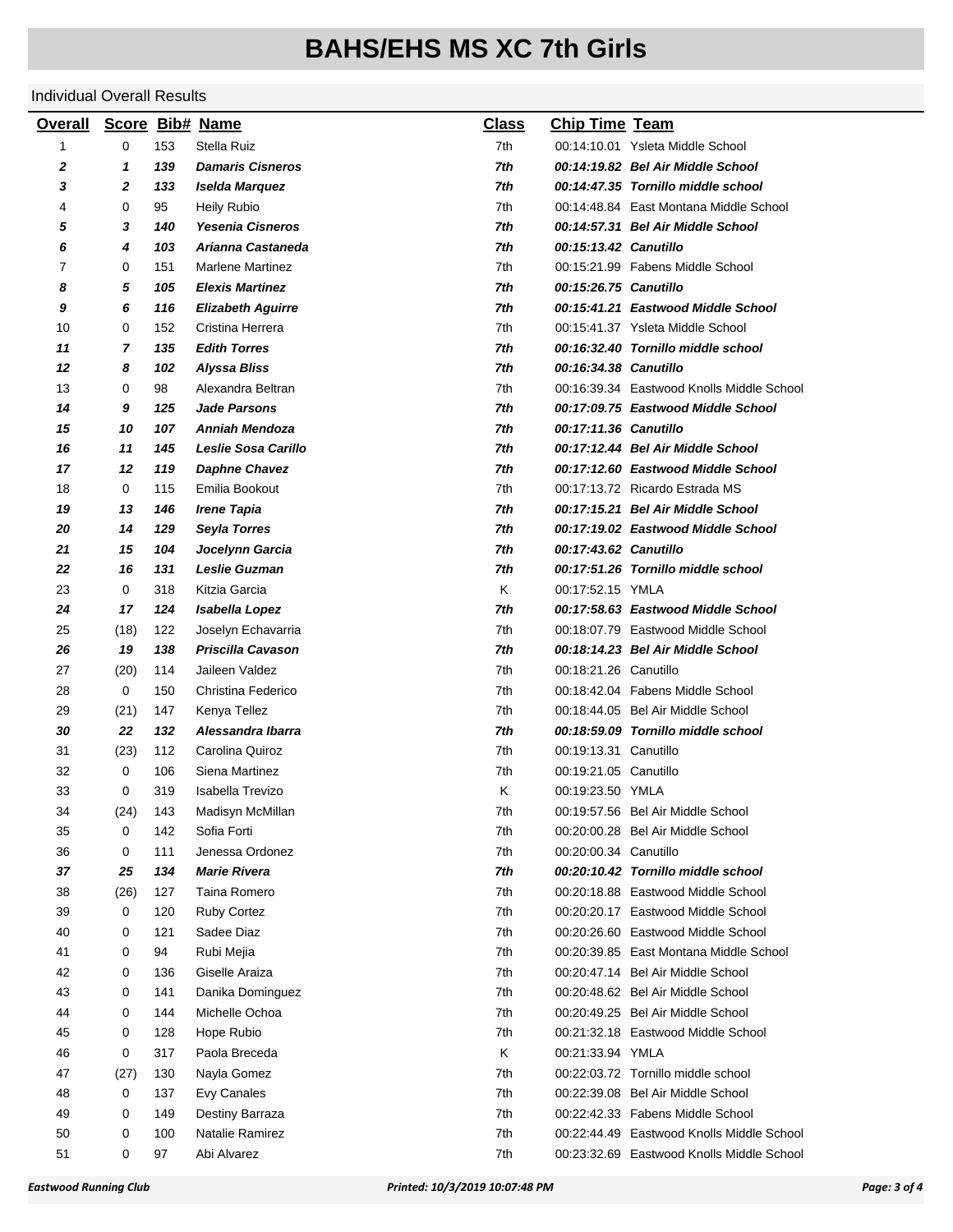| 52 | 108 | Makayla Mendoza  | 7th | 00:24:10.77 Canutillo |                                           |
|----|-----|------------------|-----|-----------------------|-------------------------------------------|
| 53 | 148 | Vida Vasquez     | 7th |                       | 00:24:10.88 Bel Air Middle School         |
| 54 | -99 | Vanessa Flores   | 7th |                       | 00:24:39.54 Eastwood Knolls Middle School |
| 55 | 117 | Xiola Alvarado   | 7th |                       | 00:26:18.46 Eastwood Middle School        |
| 56 | 126 | Alexis Pina      | 7th |                       | 00:26:41.56 Eastwood Middle School        |
| 57 | 118 | Isabella Bonilla | 7th |                       | 00:28:24.18 Eastwood Middle School        |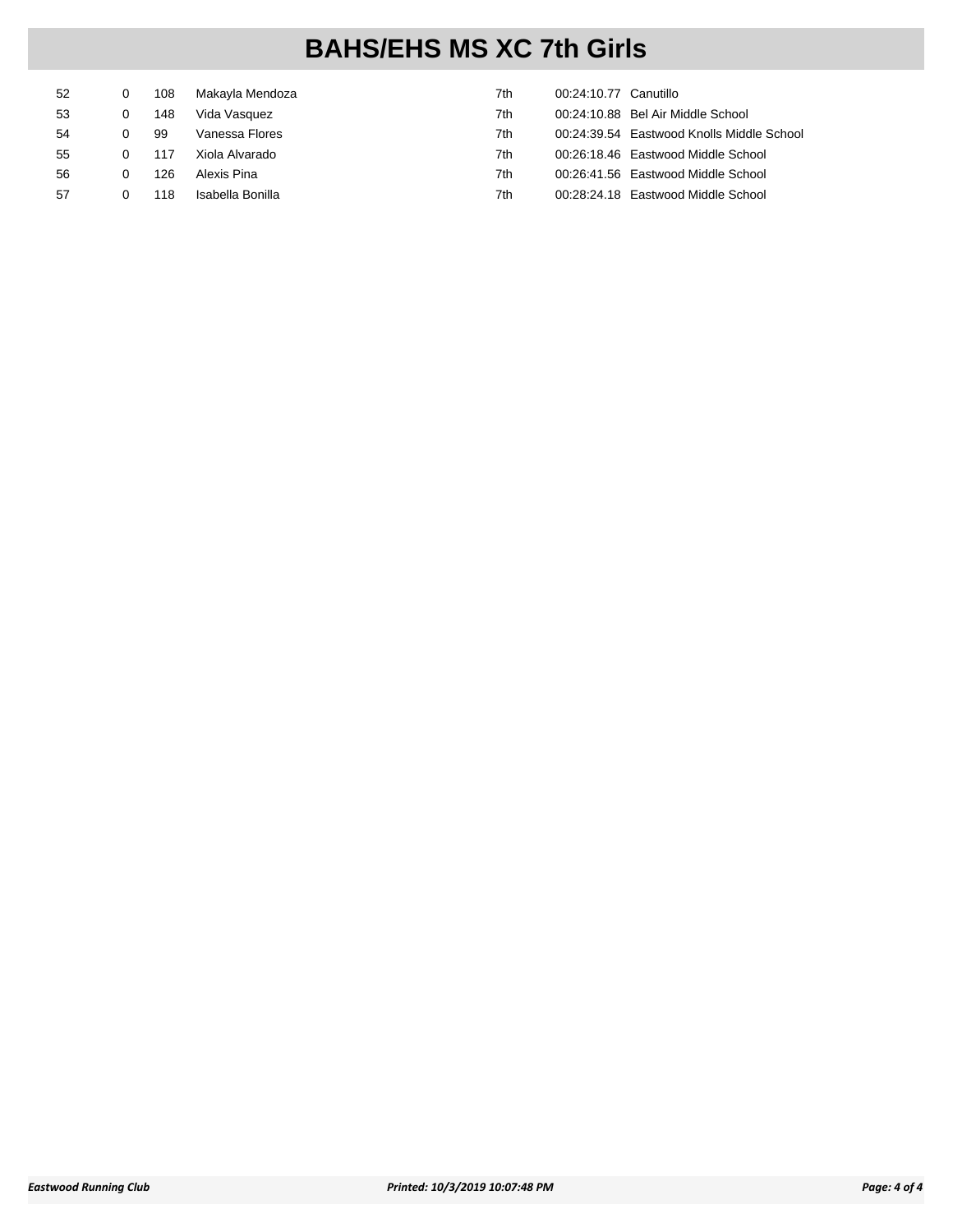### Team Overall Results

|   | Place Name                    | Average Time Score |     | N        |
|---|-------------------------------|--------------------|-----|----------|
| 1 | Ysleta Middle School          | 00:13:30.71        | 46  | Ea<br>Ri |
| 2 | Canutillo                     | 00:14:03.03        | 65  | To       |
| 3 | <b>HORIZON MIDDLE</b>         | 00:14:08.56        | 65  | Ha       |
| 4 | Eastwood Middle School        | 00:14:19.23        | 69  | Ri       |
| 5 | Eastwood Knolls Middle School | 00:15:21.26        | 124 |          |
| 6 | <b>Bel Air Middle School</b>  | 00:15:47.12        | 133 |          |
|   | Fabens Middle School          | 00:17:50.01        | 182 |          |

### non-Scoring Teams

| Name                       | Average Time | <b>Finishers</b> |
|----------------------------|--------------|------------------|
| East Montana Middle School | 00:14:34.59  | 3                |
| Ricardo Estrada MS         | 00:14:26.42  | 2                |
| Tornillo middle school     | 00:16:46.47  | 2                |
| Harmony Science Academy    | 00:17:27.60  | 1                |
| Rio Brave Middle School    | 00:18:19.36  | 1                |
|                            |              |                  |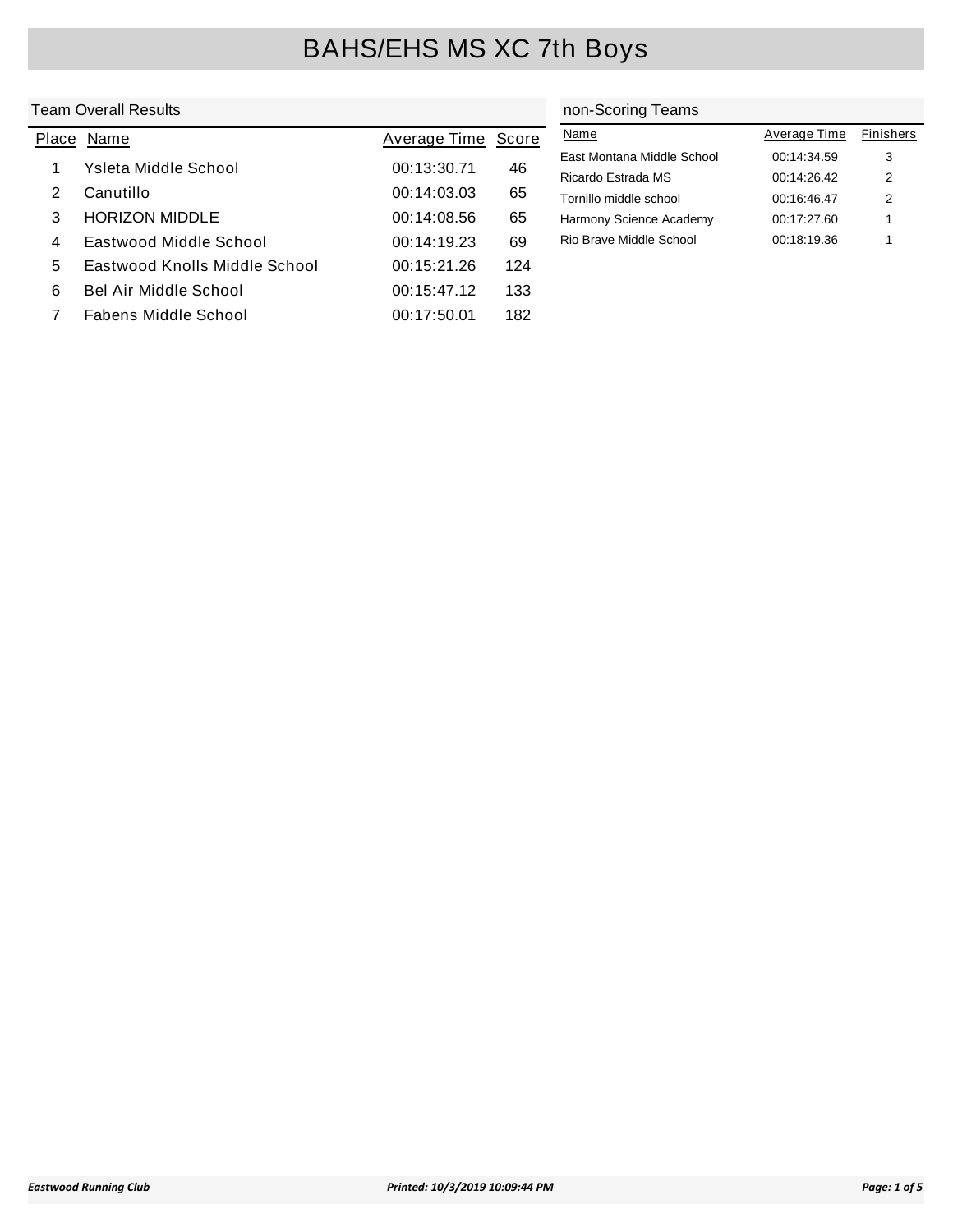|             | Place Team Name               |                         |      |                                |             | Average Time # of Finishers Team Score |                |
|-------------|-------------------------------|-------------------------|------|--------------------------------|-------------|----------------------------------------|----------------|
| $\mathbf 1$ | Ysleta Middle School          |                         |      |                                | 00:13:30.71 | 10                                     | 46             |
|             | <b>Team Position</b>          | <b>Overall Position</b> | Bib# | Name                           |             | Chip Time                              | Score          |
|             | $\mathbf{1}$                  | 1                       | 93   | Emilianno Trinidad             |             | 00:12:19.63                            | 1              |
|             | $\overline{2}$                | 2                       | 82   | Damian Espinoza                |             | 00:12:21.54                            | 2              |
|             | 3                             | 13                      | 90   | <b>Christian Melendez</b>      |             | 00:13:58.06                            | 10             |
|             | 4                             | 17                      | 79   | <b>Adrian Chavez</b>           |             | 00:14:20.79                            | 14             |
|             | 5                             | 22                      | 92   | Damian Morales                 |             | 00:14:33.51                            | 19             |
|             | 6                             | 37                      | 88   | Gerardo Herrera                |             | 00:15:56.60                            | (32)           |
|             | 7                             | 40                      | 81   | Alighiery Coello               |             | 00:16:20.91                            | (35)           |
| 2           | Canutillo                     |                         |      |                                | 00:14:03.03 | 8                                      | 65             |
|             | <b>Team Position</b>          | <b>Overall Position</b> | Bib# | Name                           |             | Chip Time                              | <b>Score</b>   |
|             | $\mathbf{1}$                  | 4                       | 16   | <b>Austin Bonilla</b>          |             | 00:12:52.38                            | 4              |
|             | $\overline{2}$                | $\overline{7}$          | 22   | Hermant Garg                   |             | 00:13:27.56                            | 6              |
|             | 3                             | 18                      | 19   | <b>Braulio Estrada</b>         |             | 00:14:20.85                            | 15             |
|             | 4                             | 19                      | 23   | <b>Troy Hammond</b>            |             | 00:14:22.51                            | 16             |
|             | 5                             | 28                      | 18   | Jalen Delgado                  |             | 00:15:11.83                            | 24             |
|             | 6                             | 39                      | 24   | Emilio Villalva                |             | 00:16:16.82                            | (34)           |
|             | 7                             | 58                      | 21   | Deotan Falola                  |             | 00:20:02.51                            | (45)           |
| 3           | <b>HORIZON MIDDLE</b>         |                         |      |                                | 00:14:08.56 | 8                                      | 65             |
|             | <b>Team Position</b>          | <b>Overall Position</b> | Bib# | Name                           |             | Chip Time                              | Score          |
|             | $\mathbf{1}$                  | 6                       | 26   | Aaron Garcia                   |             | 00:13:13.42                            | 5              |
|             | $\overline{2}$                | 14                      | 35   | Luis Ramos                     |             | 00:14:07.82                            | 11             |
|             | 3                             | 15                      | 31   | Diego Meza                     |             | 00:14:10.80                            | 12             |
|             | 4                             | 20                      | 27   | Andres Garcia                  |             | 00:14:23.78                            | 17             |
|             | 5                             | 23                      | 29   | Christian Meza                 |             | 00:14:46.99                            | 20             |
|             | 6                             | 41                      | 34   | Jairo Ramirez                  |             | 00:16:21.30                            | (36)           |
|             | $\overline{7}$                | 42                      | 25   | Leonel Carrillo                |             | 00:16:28.36                            | (37)           |
| 4           | Eastwood Middle School        |                         |      |                                | 00:14:19.23 | 13                                     | 69             |
|             | <b>Team Position</b>          | <b>Overall Position</b> | Bib# | Name                           |             | Chip Time                              | Score          |
|             | 1                             | 11                      | 47   | Chris Johnson                  |             | 00:13:54.38                            | 8              |
|             | $\overline{c}$                | 12                      | 44   | <b>Brian Flores</b>            |             | 00:13:56.48                            | 9              |
|             | 3                             | 16                      | 43   | Alejandro Escalante            |             | 00:14:14.65                            | 13             |
|             | 4                             | 21                      | 50   | Jacob Perez                    |             | 00:14:27.24                            | 18             |
|             | 5                             | 24                      | 42   | Julius Dickerson               |             | 00:15:03.40                            | 21             |
|             | 6                             | 29                      | 46   | Robert Humberson               |             | 00:15:15.35                            | (25)           |
|             | $\overline{7}$                | 35                      | 52   | Armando Rosas                  |             | 00:15:52.81                            | (30)           |
| 5           | Eastwood Knolls Middle School |                         |      |                                | 00:15:21.26 | 10                                     | 124            |
|             | <b>Team Position</b>          | <b>Overall Position</b> | Bib# | Name                           |             | Chip Time                              | Score          |
|             | $\mathbf{1}$                  | 10                      | 11   | Marcos Madrid                  |             | 00:13:41.99                            | $\overline{7}$ |
|             | $\overline{2}$                | 31                      | 316  | Andre Milo Jones               |             | 00:15:24.57                            | 26             |
|             | 3                             | 32                      | 14   | Diego Valles-Vasquez           |             | 00:15:40.21                            | 27             |
|             | 4                             | 36                      | 5    | Ryan Corral                    |             | 00:15:56.32                            | 31             |
|             | 5                             | 38                      | 13   | <b>Daniel Morales</b>          |             | 00:16:03.20                            | 33             |
|             | 6                             | 47                      | 8    | Raymond Herrera                |             | 00:17:29.85                            | (38)           |
|             | 7                             | 53                      | 7    | Lee Forrest                    |             | 00:18:41.59                            | (42)           |
| 6           | <b>Bel Air Middle School</b>  |                         |      |                                | 00:15:47.12 | 7                                      | 133            |
|             | <b>Team Position</b>          | <b>Overall Position</b> | Bib# | <b>Name</b>                    |             | Chip Time                              | Score          |
|             | 1                             | 3                       | 58   | Ameen Ibrahim                  |             | 00:12:28.79                            | 3              |
|             | $\overline{c}$                | 25                      | 56   | Jacob Gaytan                   |             | 00:15:04.96                            | 22             |
|             | <b>Eastwood Running Club</b>  |                         |      | Printed: 10/3/2019 10:09:44 PM |             |                                        | Page: 2 of 5   |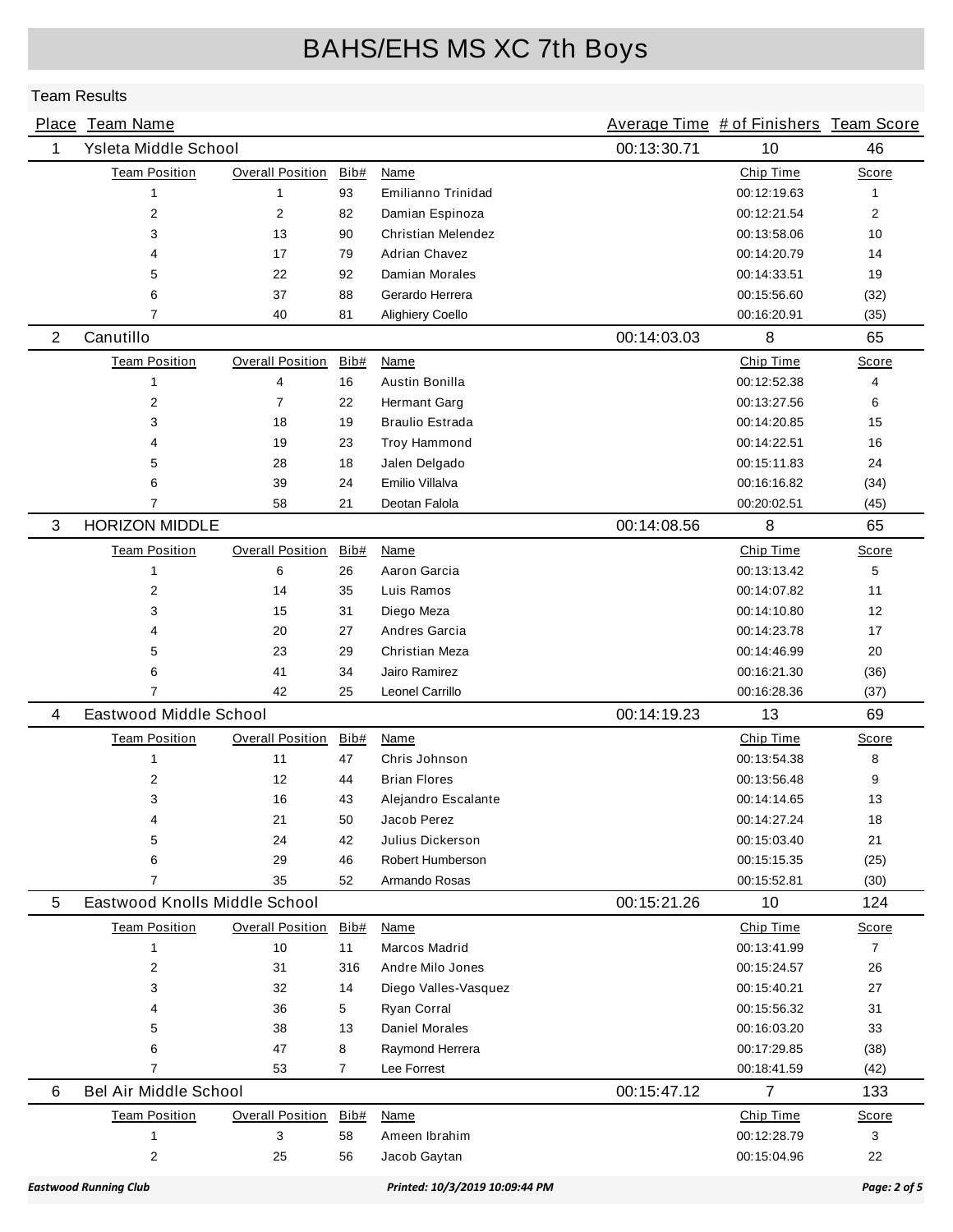|                                                                              | 3 | 34 | 63 | JoseLuis Trujillo | 00:15:49.44 | 29    |  |
|------------------------------------------------------------------------------|---|----|----|-------------------|-------------|-------|--|
| 60<br>Medina Ruiz<br>48<br>00:17:30.53<br>4                                  |   |    |    |                   |             | 39    |  |
| 5<br>331<br>Hector Galindo<br>49<br>00:18:01.87                              |   |    |    |                   |             | 40    |  |
|                                                                              | 6 | 55 | 59 | Alejandro Morales | 00:19:12.24 | (43)  |  |
|                                                                              |   | 67 | 57 | Raymond Hernandez | 00:21:55.71 | (47)  |  |
|                                                                              |   |    |    |                   |             |       |  |
| Fabens Middle School<br>5<br>00:17:50.01                                     |   |    |    |                   |             | 182   |  |
| <b>Team Position</b><br><b>Overall Position</b><br>Bib#<br>Chip Time<br>Name |   |    |    |                   |             | Score |  |
| 27<br>64<br>Omar Becerra<br>00:15:10.46                                      |   |    |    |                   |             | 23    |  |
| 2<br>33<br>73<br>Teo Quinonez<br>00:15:47.87                                 |   |    |    |                   |             | 28    |  |
| 3<br>75<br>Mario Salcedo<br>50<br>41<br>00:18:05.11                          |   |    |    |                   |             |       |  |
| 74<br>56<br>4<br>Angel Ramirez<br>00:19:14.40                                |   |    |    |                   |             | 44    |  |
|                                                                              |   |    |    |                   |             |       |  |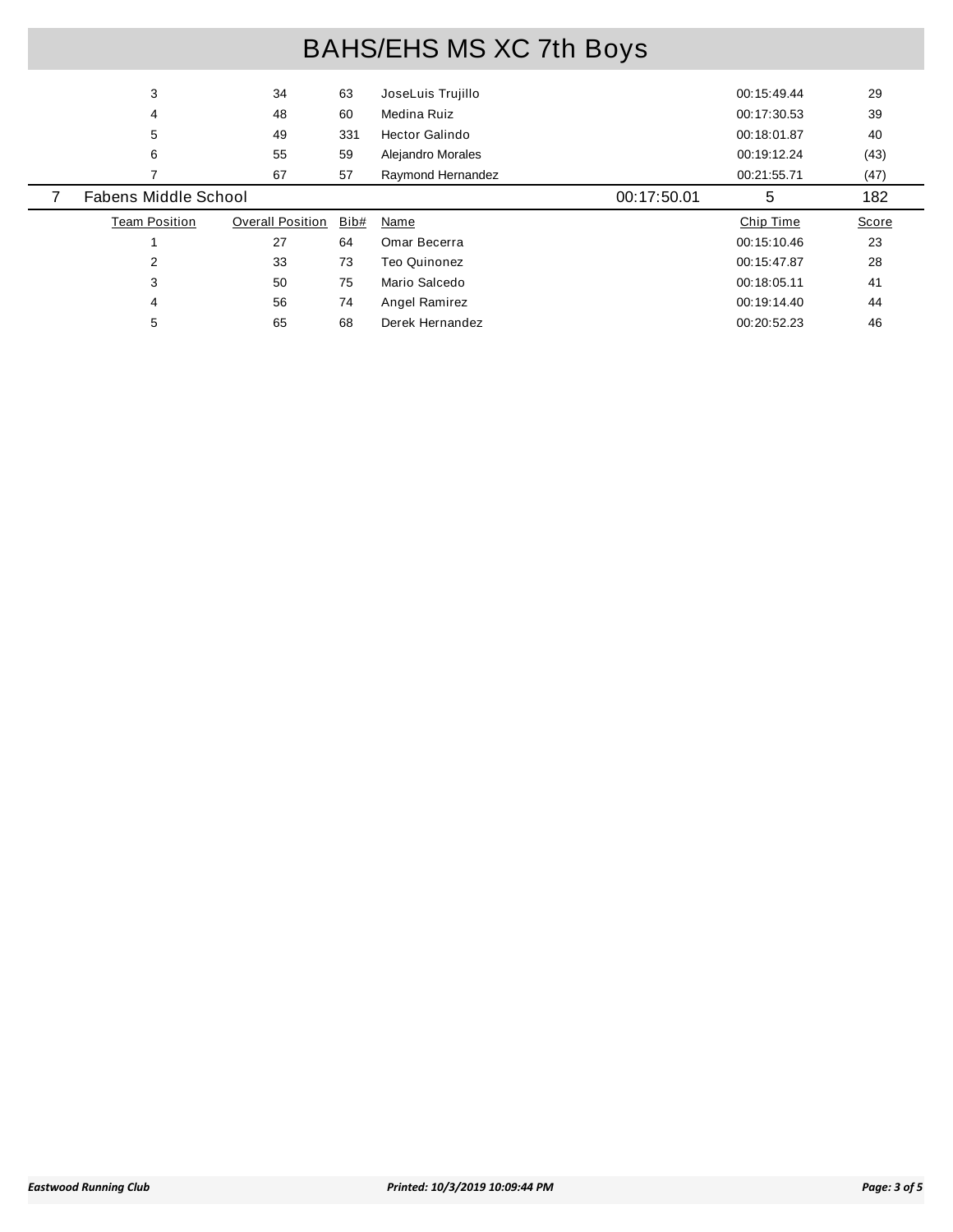| <b>Overall</b> |              |              | Score Bib# Name                      | <b>Class</b> | Chip Time Team        |                                                                        |
|----------------|--------------|--------------|--------------------------------------|--------------|-----------------------|------------------------------------------------------------------------|
| $\mathbf{1}$   | $\mathbf{1}$ | 93           | Emilianno Trinidad                   | 7th          |                       | 00:12:19.63 Ysleta Middle School                                       |
| 2              | 2            | 82           | Damian Espinoza                      | 7th          |                       | 00:12:21.54 Ysleta Middle School                                       |
| 3              | 3            | 58           | Ameen Ibrahim                        | 7th          |                       | 00:12:28.79 Bel Air Middle School                                      |
| 4              | 4            | 16           | Austin Bonilla                       | 7th          | 00:12:52.38 Canutillo |                                                                        |
| 5              | 0            | 4            | Diego Gonzalez                       | 7th          |                       | 00:13:10.92 East Montana Middle School                                 |
| 6              | 5            | 26           | Aaron Garcia                         | 7th          |                       | 00:13:13.42 HORIZON MIDDLE                                             |
| 7              | 6            | 22           | Hermant Garg                         | 7th          | 00:13:27.56 Canutillo |                                                                        |
| 8              | 0            | 37           | Christian Delgadillo                 | 7th          |                       | 00:13:28.32 Ricardo Estrada MS                                         |
| 9              | 0            | $\mathbf{1}$ | Julio Duarte                         | 7th          |                       | 00:13:35.15 East Montana Middle School                                 |
| 10             | 7            | 11           | Marcos Madrid                        | 7th          |                       | 00:13:41.99 Eastwood Knolls Middle School                              |
| 11             | 8            | 47           | Chris Johnson                        | 7th          |                       | 00:13:54.38 Eastwood Middle School                                     |
| 12             | 9            | 44           | <b>Brian Flores</b>                  | 7th          |                       | 00:13:56.48 Eastwood Middle School                                     |
| 13             | 10           | 90           | Christian Melendez                   | 7th          |                       | 00:13:58.06 Ysleta Middle School                                       |
| 14             | 11           | 35           | Luis Ramos                           | 7th          |                       | 00:14:07.82 HORIZON MIDDLE                                             |
| 15             | 12           | 31           | Diego Meza                           | 7th          |                       | 00:14:10.80 HORIZON MIDDLE                                             |
| 16             | 13           | 43           | Alejandro Escalante                  | 7th          |                       | 00:14:14.65 Eastwood Middle School                                     |
| 17             | 14           | 79           | <b>Adrian Chavez</b>                 | 7th          |                       | 00:14:20.79 Ysleta Middle School                                       |
| 18             | 15           | 19           | <b>Braulio Estrada</b>               | 7th          | 00:14:20.85 Canutillo |                                                                        |
| 19             | 16           | 23           | Troy Hammond                         | 7th          | 00:14:22.51 Canutillo |                                                                        |
| 20             | 17           | 27           | Andres Garcia                        | 7th          |                       | 00:14:23.78 HORIZON MIDDLE                                             |
| 21             | 18           | 50           | Jacob Perez                          | 7th          |                       | 00:14:27.24 Eastwood Middle School                                     |
| 22             | 19           | 92           | Damian Morales                       | 7th          |                       | 00:14:33.51 Ysleta Middle School                                       |
| 23             | 20           | 29           | Christian Meza                       | 7th          |                       | 00:14:46.99 HORIZON MIDDLE                                             |
| 24             | 21           | 42           | Julius Dickerson                     | 7th          |                       | 00:15:03.40 Eastwood Middle School                                     |
| 25             | 22           | 56           | Jacob Gaytan                         | 7th          |                       | 00:15:04.96 Bel Air Middle School                                      |
| 26             | 0            | 54           | Alan Lujan                           | 7th          |                       | 00:15:07.15 Tornillo middle school                                     |
| 27             | 23           | 64           | Omar Becerra                         | 7th          |                       | 00:15:10.46 Fabens Middle School                                       |
| 28             | 24           | 18           | Jalen Delgado                        | 7th          | 00:15:11.83 Canutillo |                                                                        |
| 29             | (25)         | 46           | Robert Humberson                     | 7th          |                       | 00:15:15.35 Eastwood Middle School                                     |
| 30             | 0            | 38           | <b>Cesar Gutierrez</b>               | 7th          |                       | 00:15:24.51 Ricardo Estrada MS                                         |
| 31             | 26           | 316          | Andre Milo Jones                     | 7th          |                       | 00:15:24.57 Eastwood Knolls Middle School                              |
| 32             | 27           | 14           | Diego Valles-Vasquez                 | 7th          |                       | 00:15:40.21 Eastwood Knolls Middle School                              |
| 33             | 28           | 73           | <b>Teo Quinonez</b>                  | 7th          |                       | 00:15:47.87 Fabens Middle School                                       |
| 34             | 29           | 63           | JoseLuis Trujillo                    | 7th          |                       | 00:15:49.44 Bel Air Middle School                                      |
| 35             | (30)         | 52           | Armando Rosas                        | 7th          |                       | 00:15:52.81 Eastwood Middle School                                     |
| 36             | 31           | 5            | Ryan Corral                          | 7th          |                       | 00:15:56.32 Eastwood Knolls Middle School                              |
| 37             | (32)         | 88           | Gerardo Herrera                      | 7th          |                       | 00:15:56.60 Ysleta Middle School                                       |
| 38             | 33           | 13           | Daniel Morales                       | 7th          |                       | 00:16:03.20 Eastwood Knolls Middle School                              |
| 39             | (34)         | 24           | Emilio Villalva                      | 7th          | 00:16:16.82 Canutillo |                                                                        |
| 40             | (35)         | 81           | <b>Alighiery Coello</b>              | 7th          |                       | 00:16:20.91 Ysleta Middle School                                       |
| 41             | (36)         | 34           | Jairo Ramirez                        | 7th          |                       | 00:16:21.30 HORIZON MIDDLE                                             |
| 42             | (37)         | 25           | Leonel Carrillo                      | 7th          |                       | 00:16:28.36 HORIZON MIDDLE                                             |
| 43             | 0            | 53           | Damian Soto                          | 7th          |                       | 00:16:38.56 Eastwood Middle School                                     |
| 44             | 0            |              | <b>Mathew Garcia</b>                 | 7th          |                       | 00:16:57.71 East Montana Middle School                                 |
|                | 0            | 3<br>51      | Aiden Portillo-Chavez                | 7th          |                       | 00:17:10.62 Eastwood Middle School                                     |
| 45             |              | 76           | Thomas Jou                           | 7th          |                       | 00:17:27.61 Harmony Science Academy                                    |
| 46             | 0            |              |                                      | 7th          |                       |                                                                        |
| 47             | (38)         | 8            | Raymond Herrera                      |              |                       | 00:17:29.85 Eastwood Knolls Middle School                              |
| 48             | 39<br>40     | 60           | Medina Ruiz<br><b>Hector Galindo</b> | 7th<br>Κ     |                       | 00:17:30.53 Bel Air Middle School<br>00:18:01.87 Bel Air Middle School |
| 49             |              | 331          |                                      |              |                       |                                                                        |
| 50             | 41           | 75           | Mario Salcedo                        | 7th          |                       | 00:18:05.11 Fabens Middle School                                       |
| 51             | 0            | 78           | Juan Ramirez                         | 7th          |                       | 00:18:19.37 Rio Brave Middle School                                    |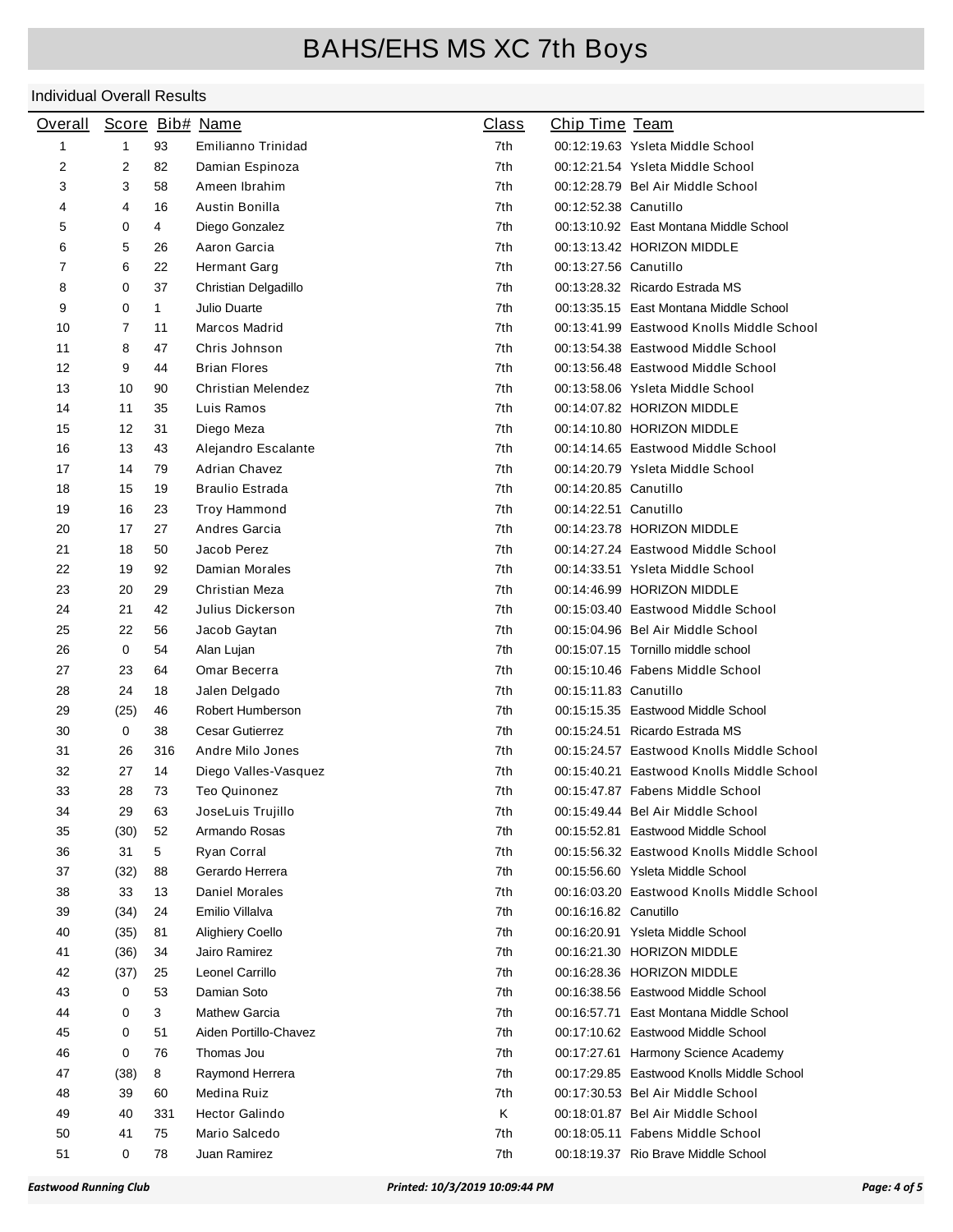| 52 | 0    | 55 | <b>Issac Varela</b>    | 7th |                       | 00:18:25.80 Tornillo middle school        |
|----|------|----|------------------------|-----|-----------------------|-------------------------------------------|
| 53 | (42) | 7  | Lee Forrest            | 7th |                       | 00:18:41.59 Eastwood Knolls Middle School |
| 54 | 0    | 48 | Ken Meneses            | 7th |                       | 00:19:00.86 Eastwood Middle School        |
| 55 | (43) | 59 | Alejandro Morales      | 7th |                       | 00:19:12.24 Bel Air Middle School         |
| 56 | 44   | 74 | Angel Ramirez          | 7th |                       | 00:19:14.40 Fabens Middle School          |
| 57 | 0    | 33 | Kaeoz Perez            | 7th |                       | 00:19:16.26 HORIZON MIDDLE                |
| 58 | (45) | 21 | Deotan Falola          | 7th | 00:20:02.51 Canutillo |                                           |
| 59 | 0    | 17 | Jacob Carrillo         | 7th | 00:20:11.88 Canutillo |                                           |
| 60 | 0    | 41 | Nathan Arreola         | 7th |                       | 00:20:22.44 Eastwood Middle School        |
| 61 | 0    | 49 | <b>Nathaniel Perea</b> | 7th |                       | 00:20:23.97 Eastwood Middle School        |
| 62 | 0    | 6  | Ethan Dominguez        | 7th |                       | 00:20:35.29 Eastwood Knolls Middle School |
| 63 | 0    | 89 | Dario Jones            | 7th |                       | 00:20:36.92 Ysleta Middle School          |
| 64 | 0    | 87 | Jacob Frank            | 7th |                       | 00:20:40.62 Ysleta Middle School          |
| 65 | 46   | 68 | Derek Hernandez        | 7th |                       | 00:20:52.23 Fabens Middle School          |
| 66 | 0    | 12 | Michael Medellin       | 7th |                       | 00:21:24.93 Eastwood Knolls Middle School |
| 67 | (47) | 57 | Raymond Hernandez      | 7th |                       | 00:21:55.71 Bel Air Middle School         |
| 68 | 0    | 45 | Roman Garcia           | 7th |                       | 00:22:13.26 Eastwood Middle School        |
| 69 | 0    | 91 | Max Messina            | 7th |                       | 00:22:53.74 Ysleta Middle School          |
| 70 | 0    | 10 | Joaquin Madrid         | 7th |                       | 00:23:20.11 Eastwood Knolls Middle School |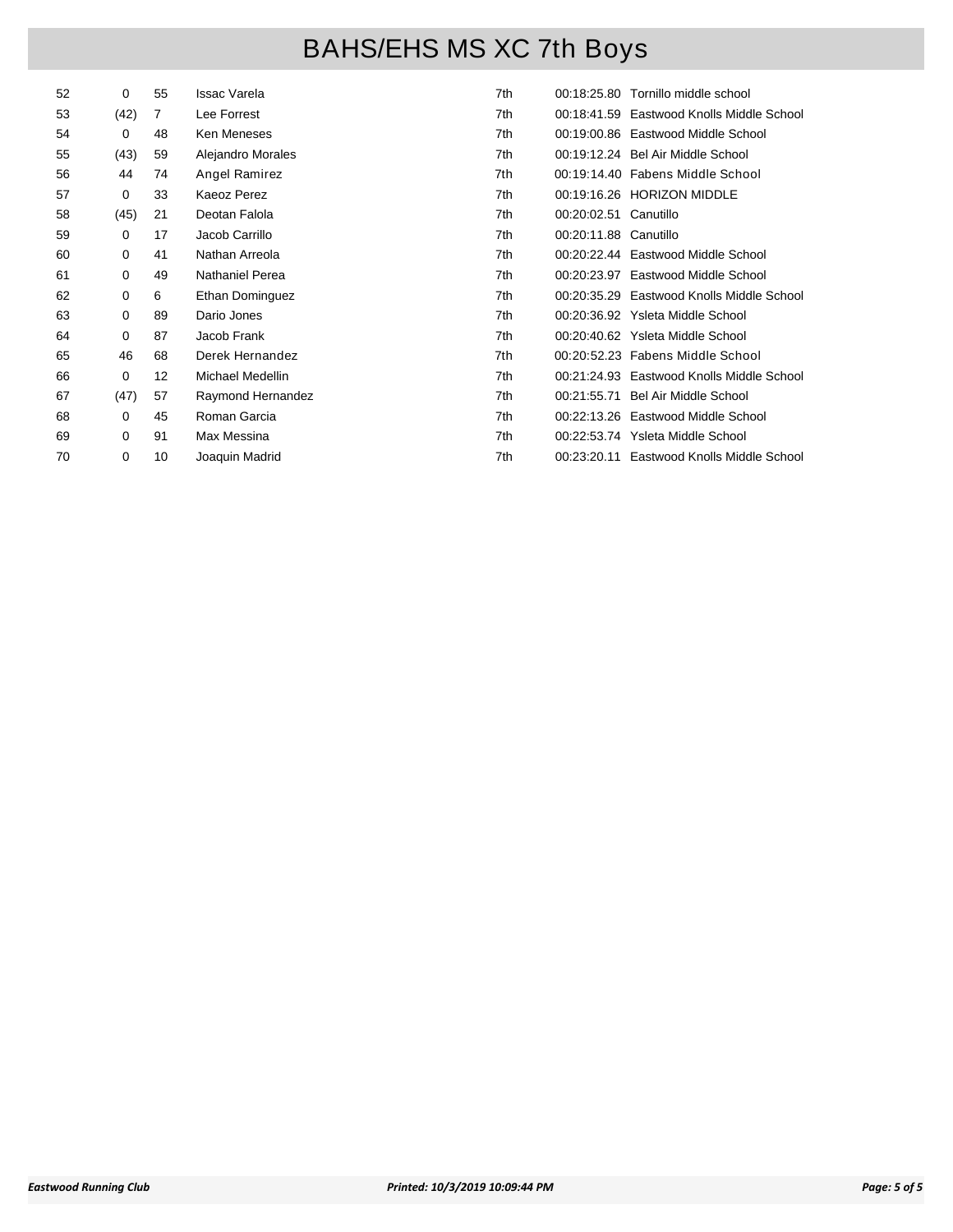### Team Overall Results

|       | Feam Overall Results          | non-Scoring Teams |       |                            |              |           |
|-------|-------------------------------|-------------------|-------|----------------------------|--------------|-----------|
| Place | Name                          | Average Time      | Score | <b>Name</b>                | Average Time | Finishers |
|       | <b>HORIZON MIDDLE</b>         | 00:15:10.97       | 38    | Ricardo Estrada MS         | 00:18:54.17  | 4         |
|       |                               |                   |       | East Montana Middle School | 00:18:15.82  | 2         |
| 2     | Eastwood Middle School        | 00:15:45.34       | 62    | Tornillo middle school     | 00:14:17.34  |           |
| 3     | YMLA                          | 00:15:58.34       | 66    |                            |              |           |
| 4     | Eastwood Knolls Middle School | 00:16:51.02       | 91    |                            |              |           |
| 5     | Canutillo                     | 00:17:05.11       | 101   |                            |              |           |
| 6     | Ysleta Middle School          | 00:18:05.58       | 139   |                            |              |           |
|       | Bel Air Middle School         | 00:20:57.97       | 196   |                            |              |           |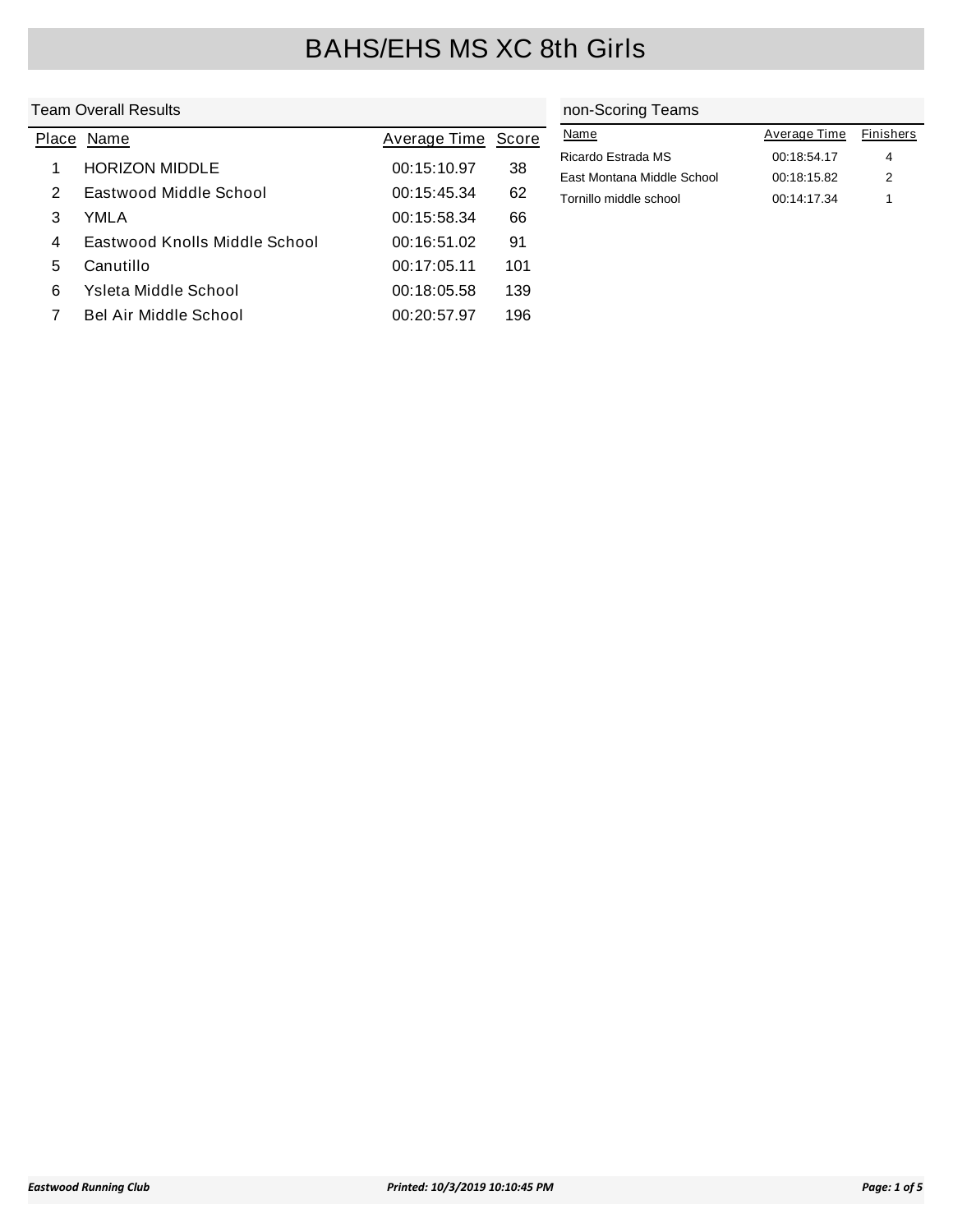|                | Place Team Name               |                         |      |                                |             | Average Time # of Finishers Team Score |                |
|----------------|-------------------------------|-------------------------|------|--------------------------------|-------------|----------------------------------------|----------------|
| 1              | <b>HORIZON MIDDLE</b>         |                         |      |                                | 00:15:10.97 | 7                                      | 38             |
|                | <b>Team Position</b>          | <b>Overall Position</b> | Bib# | Name                           |             | Chip Time                              | Score          |
|                | 1                             | $\overline{2}$          | 271  | Milynda Lozano                 |             | 00:13:45.06                            | 1              |
|                | 2                             | $\overline{7}$          | 277  | Ivonne Soto                    |             | 00:15:04.70                            | 5              |
|                | 3                             | 10                      | 273  | <b>Emily Martinez</b>          |             | 00:15:26.71                            | 8              |
|                | 4                             | 11                      | 270  | Rocio Garcia                   |             | 00:15:29.76                            | 9              |
|                | 5                             | 17                      | 269  | <b>Itzel Dean</b>              |             | 00:16:08.65                            | 15             |
|                | 6                             | 18                      | 268  | Isabella Calzadillas           |             | 00:16:15.93                            | (16)           |
|                | 7                             | 29                      | 276  | Priscilla Rodriguez            |             | 00:17:47.20                            | (26)           |
| $\overline{2}$ | Eastwood Middle School        |                         |      |                                | 00:15:45.34 | 8                                      | 62             |
|                | <b>Team Position</b>          | <b>Overall Position</b> | Bib# | <b>Name</b>                    |             | Chip Time                              | Score          |
|                | 1                             | 3                       | 286  | Alexis Corona                  |             | 00:14:01.55                            | 2              |
|                | 2                             | 13                      | 287  | Gia Delgado                    |             | 00:15:39.74                            | 11             |
|                | 3                             | 14                      | 292  | Giselle Rivera                 |             | 00:15:39.93                            | 12             |
|                | 4                             | 16                      | 289  | Jaimeelee Gandara              |             | 00:16:07.26                            | 14             |
|                | 5                             | 26                      | 285  | Natalie Aguirre                |             | 00:17:18.24                            | 23             |
|                | 6                             | 45                      | 288  | Mia Delgado                    |             | 00:19:58.95                            | (38)           |
|                | $\overline{7}$                | 46                      | 290  | Ariel Padilla                  |             | 00:20:08.77                            | (39)           |
| 3              | <b>YMLA</b>                   |                         |      |                                | 00:15:58.34 | 11                                     | 66             |
|                | <b>Team Position</b>          | <b>Overall Position</b> | Bib# | Name                           |             | Chip Time                              | Score          |
|                | 1                             | 6                       | 322  | Luisa Miranda                  |             | 00:15:01.10                            | 4              |
|                | $\overline{2}$                | 8                       | 321  | Alicia Chavez                  |             | 00:15:07.76                            | 6              |
|                | 3                             | 19                      | 328  | Andrea Yu                      |             | 00:16:28.69                            | 17             |
|                | 4                             | 21                      | 320  | <b>Bailey Castaneda</b>        |             | 00:16:36.11                            | 19             |
|                | 5                             | 22                      | 326  | Michelle Ortiz                 |             | 00:16:38.01                            | 20             |
|                | 6                             | 34                      | 329  | Hope Villalua                  |             | 00:18:43.53                            | (30)           |
|                | 7                             | 36                      | 323  | Andrea Galeano                 |             | 00:19:04.03                            | (32)           |
| 4              | Eastwood Knolls Middle School |                         |      |                                | 00:16:51.02 | 6                                      | 91             |
|                | <b>Team Position</b>          | <b>Overall Position</b> | Bib# | Name                           |             | Chip Time                              | Score          |
|                | $\mathbf{1}$                  | 5                       | 251  | Annalicia Cabral               |             | 00:14:49.54                            | 3              |
|                | 2                             | 9                       | 253  | Maya Frescas                   |             | 00:15:25.51                            | $\overline{7}$ |
|                | 3                             | 25                      | 258  | Alexa Valladarez               |             | 00:17:08.39                            | 22             |
|                | 4                             | 27                      | 255  | Dagmar Ordonez                 |             | 00:17:22.14                            | 24             |
|                | 5                             | 41                      | 252  | Kaylee Diaz                    |             | 00:19:29.52                            | 35             |
|                | 6                             | 42                      | 256  | Amaris Ramos                   |             | 00:19:31.29                            | (36)           |
| 5              | Canutillo                     |                         |      |                                | 00:17:05.11 | 8                                      | 101            |
|                | <b>Team Position</b>          | <b>Overall Position</b> | Bib# | <b>Name</b>                    |             | Chip Time                              | Score          |
|                | $\mathbf{1}$                  | 12                      | 261  | Ana Caldera                    |             | 00:15:36.14                            | 10             |
|                | 2                             | 15                      | 263  | Avery Delgadillo               |             | 00:15:59.76                            | 13             |
|                | 3                             | 20                      | 262  | Leslie Corrales                |             | 00:16:33.17                            | 18             |
|                | 4                             | 30                      | 267  | Mia Pappas                     |             | 00:17:51.18                            | 27             |
|                | 5                             | 38                      | 265  | Arizbe Lopez                   |             | 00:19:25.30                            | 33             |
|                | 6                             | 43                      | 260  | Vanessa Barba                  |             | 00:19:37.57                            | (37)           |
|                | $\overline{7}$                | 51                      | 259  | Karla Banuelos                 |             | 00:22:21.75                            | (43)           |
| 6              | Ysleta Middle School          |                         |      |                                | 00:18:05.58 | 5                                      | 139            |
|                | <b>Team Position</b>          | <b>Overall Position</b> | Bib# | <b>Name</b>                    |             | Chip Time                              | Score          |
|                | 1                             | 23                      | 313  | Jocelyn Orozco                 |             | 00:16:42.00                            | 21             |
|                | 2                             | 28                      | 312  | Delila Avitia                  |             | 00:17:23.85                            | 25             |
|                | 3                             | 31                      | 315  | Yesenia Saenz                  |             | 00:17:54.14                            | 28             |
|                | <b>Eastwood Running Club</b>  |                         |      | Printed: 10/3/2019 10:10:45 PM |             |                                        | Page: 2 of 5   |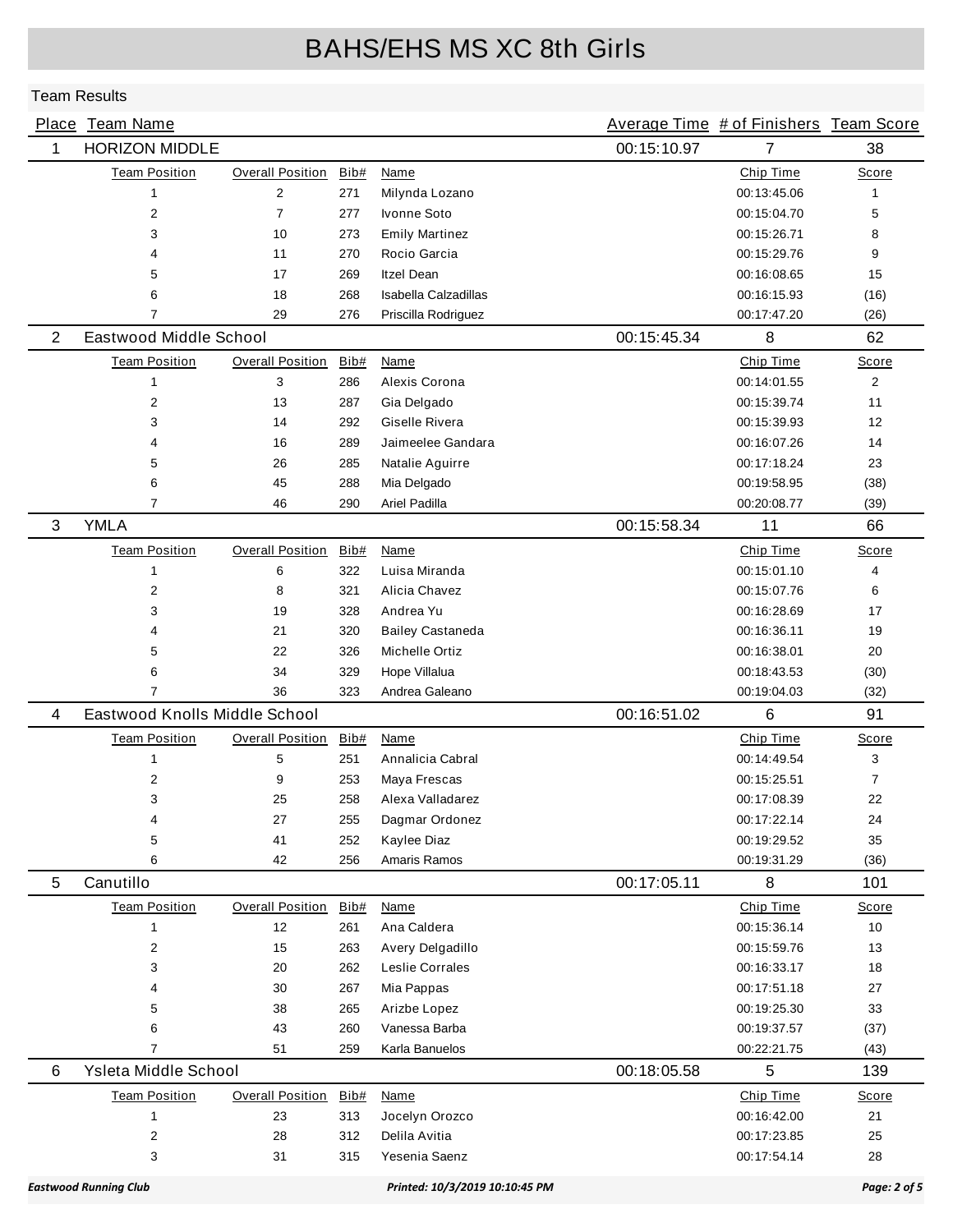| 4                            | 35                      | 311  | Kaliyah Antunez       |             | 00:19:00.49 | 31    |
|------------------------------|-------------------------|------|-----------------------|-------------|-------------|-------|
| 5                            | 39                      | 314  | Sophia Roman          |             | 00:19:27.46 | 34    |
| <b>Bel Air Middle School</b> |                         |      |                       | 00:20:57.97 |             | 196   |
| <b>Team Position</b>         | <b>Overall Position</b> | Bib# | Name                  |             | Chip Time   | Score |
|                              | 33                      | 298  | Araceli Mata          |             | 00:18:06.50 | 29    |
| 2                            | 47                      | 294  | Ashley Acosta         |             | 00:20:29.01 | 40    |
| 3                            | 49                      | 299  | <b>Kimberly Ramos</b> |             | 00:21:45.50 | 41    |
| 4                            | 50                      | 297  | Amber Masoud          |             | 00:22:06.93 | 42    |
| 5                            | 52                      | 303  | Jennifer Sanchez      |             | 00:22:21.92 | 44    |
| 6                            | 58                      | 306  | Jaqueline Viramontes  |             | 00:25:22.95 | (45)  |
|                              | 59                      | 302  | Annel Romero Guerrero |             | 00:25:35.82 | (46)  |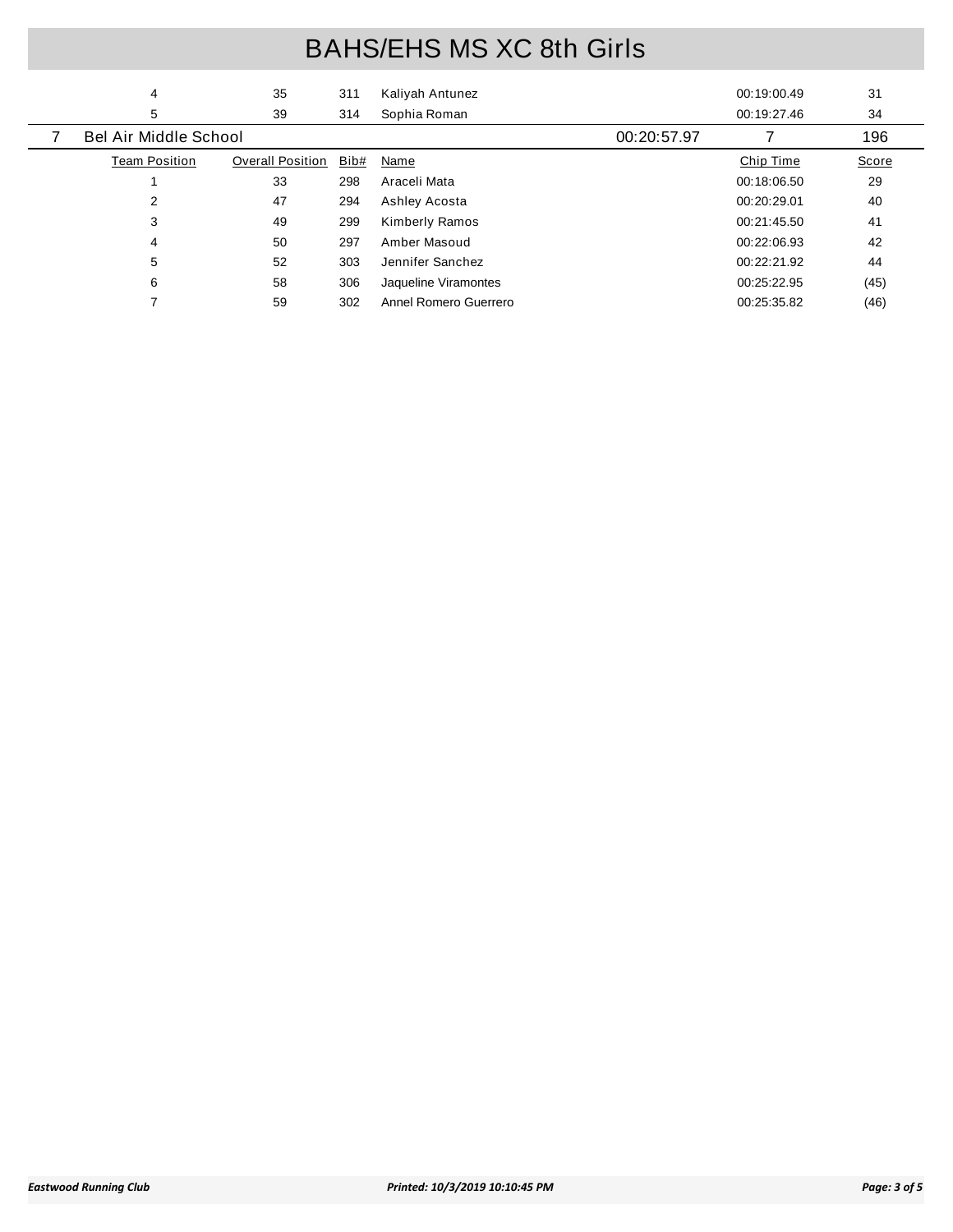| <b>Overall</b> |      |     | Score Bib# Name         | <b>Class</b> | Chip Time Team        |                                           |
|----------------|------|-----|-------------------------|--------------|-----------------------|-------------------------------------------|
| 1              | 0    | 279 | Jacqueline Gonzalez     | 8th          |                       | 00:13:19.41 Ricardo Estrada MS            |
| 2              | 1    | 271 | Milynda Lozano          | 8th          |                       | 00:13:45.06 HORIZON MIDDLE                |
| 3              | 2    | 286 | Alexis Corona           | 8th          |                       | 00:14:01.55 Eastwood Middle School        |
| 4              | 0    | 293 | Natallie Escajeda       | 8th          |                       | 00:14:17.34 Tornillo middle school        |
| 5              | 3    | 251 | Annalicia Cabral        | 8th          |                       | 00:14:49.54 Eastwood Knolls Middle School |
| 6              | 4    | 322 | Luisa Miranda           | Κ            | 00:15:01.10 YMLA      |                                           |
| 7              | 5    | 277 | Ivonne Soto             | 8th          |                       | 00:15:04.70 HORIZON MIDDLE                |
| 8              | 6    | 321 | Alicia Chavez           | Κ            | 00:15:07.76 YMLA      |                                           |
| 9              | 7    | 253 | Maya Frescas            | 8th          |                       | 00:15:25.51 Eastwood Knolls Middle School |
| 10             | 8    | 273 | <b>Emily Martinez</b>   | 8th          |                       | 00:15:26.71 HORIZON MIDDLE                |
| 11             | 9    | 270 | Rocio Garcia            | 8th          |                       | 00:15:29.76 HORIZON MIDDLE                |
| 12             | 10   | 261 | Ana Caldera             | 8th          | 00:15:36.14 Canutillo |                                           |
| 13             | 11   | 287 | Gia Delgado             | 8th          |                       | 00:15:39.74 Eastwood Middle School        |
| 14             | 12   | 292 | Giselle Rivera          | 8th          |                       | 00:15:39.93 Eastwood Middle School        |
| 15             | 13   | 263 | Avery Delgadillo        | 8th          | 00:15:59.76 Canutillo |                                           |
| 16             | 14   | 289 | Jaimeelee Gandara       | 8th          |                       | 00:16:07.26 Eastwood Middle School        |
| 17             | 15   | 269 | <b>Itzel Dean</b>       | 8th          |                       | 00:16:08.65 HORIZON MIDDLE                |
| 18             | (16) | 268 | Isabella Calzadillas    | 8th          |                       | 00:16:15.93 HORIZON MIDDLE                |
| 19             | 17   | 328 | Andrea Yu               | Κ            | 00:16:28.69 YMLA      |                                           |
| 20             | 18   | 262 | Leslie Corrales         | 8th          | 00:16:33.17 Canutillo |                                           |
| 21             | 19   | 320 | <b>Bailey Castaneda</b> | Κ            | 00:16:36.11 YMLA      |                                           |
| 22             | 20   | 326 | Michelle Ortiz          | Κ            | 00:16:38.01 YMLA      |                                           |
| 23             | 21   | 313 | Jocelyn Orozco          | 8th          |                       | 00:16:42.00 Ysleta Middle School          |
| 24             | 0    | 246 | Luzceleste Delgadillo   | 8th          |                       | 00:16:44.63 East Montana Middle School    |
| 25             | 22   | 258 | Alexa Valladarez        | 8th          |                       | 00:17:08.39 Eastwood Knolls Middle School |
| 26             | 23   | 285 | Natalie Aguirre         | 8th          |                       | 00:17:18.24 Eastwood Middle School        |
| 27             | 24   | 255 | Dagmar Ordonez          | 8th          |                       | 00:17:22.14 Eastwood Knolls Middle School |
| 28             | 25   | 312 | Delila Avitia           | 8th          |                       | 00:17:23.85 Ysleta Middle School          |
| 29             | (26) | 276 | Priscilla Rodriguez     | 8th          |                       | 00:17:47.20 HORIZON MIDDLE                |
| 30             | 27   | 267 | Mia Pappas              | 8th          | 00:17:51.18 Canutillo |                                           |
| 31             | 28   | 315 | Yesenia Saenz           | 8th          |                       | 00:17:54.14 Ysleta Middle School          |
| 32             | 0    | 282 | Hazel Vargas            | 8th          |                       | 00:17:59.01 Ricardo Estrada MS            |
| 33             | 29   | 298 | Araceli Mata            | 8th          |                       | 00:18:06.50 Bel Air Middle School         |
| 34             | (30) | 329 | Hope Villalua           | Κ            | 00:18:43.53 YMLA      |                                           |
| 35             | 31   | 311 | Kaliyah Antunez         | 8th          |                       | 00:19:00.49 Ysleta Middle School          |
| 36             | (32) | 323 | Andrea Galeano          | Κ            | 00:19:04.03 YMLA      |                                           |
| 37             | 0    | 280 | Arianna Ramirez         | 8th          |                       | 00:19:15.55 Ricardo Estrada MS            |
| 38             | 33   | 265 | Arizbe Lopez            | 8th          | 00:19:25.30 Canutillo |                                           |
| 39             | 34   | 314 | Sophia Roman            | 8th          |                       | 00:19:27.46 Ysleta Middle School          |
| 40             | 0    | 330 | Brisalinda Wood         | Κ            | 00:19:27.79 YMLA      |                                           |
| 41             | 35   | 252 | Kaylee Diaz             | 8th          |                       | 00:19:29.52 Eastwood Knolls Middle School |
| 42             | (36) | 256 | Amaris Ramos            | 8th          |                       | 00:19:31.29 Eastwood Knolls Middle School |
| 43             | (37) | 260 | Vanessa Barba           | 8th          | 00:19:37.57 Canutillo |                                           |
| 44             | 0    | 245 | Jacqueline Castaneda    | 8th          |                       | 00:19:47.01 East Montana Middle School    |
| 45             | (38) | 288 | Mia Delgado             | 8th          |                       | 00:19:58.95 Eastwood Middle School        |
| 46             | (39) | 290 | Ariel Padilla           | 8th          |                       | 00:20:08.77 Eastwood Middle School        |
| 47             | 40   | 294 | Ashley Acosta           | 8th          |                       | 00:20:29.01 Bel Air Middle School         |
| 48             | 0    | 324 | Victoria Johnson        | Κ            | 00:21:45.43 YMLA      |                                           |
| 49             | 41   | 299 | Kimberly Ramos          | 8th          |                       | 00:21:45.50 Bel Air Middle School         |
| 50             | 42   | 297 | Amber Masoud            | 8th          |                       | 00:22:06.93 Bel Air Middle School         |
| 51             | (43) | 259 | Karla Banuelos          | 8th          | 00:22:21.75 Canutillo |                                           |
|                |      |     |                         |              |                       |                                           |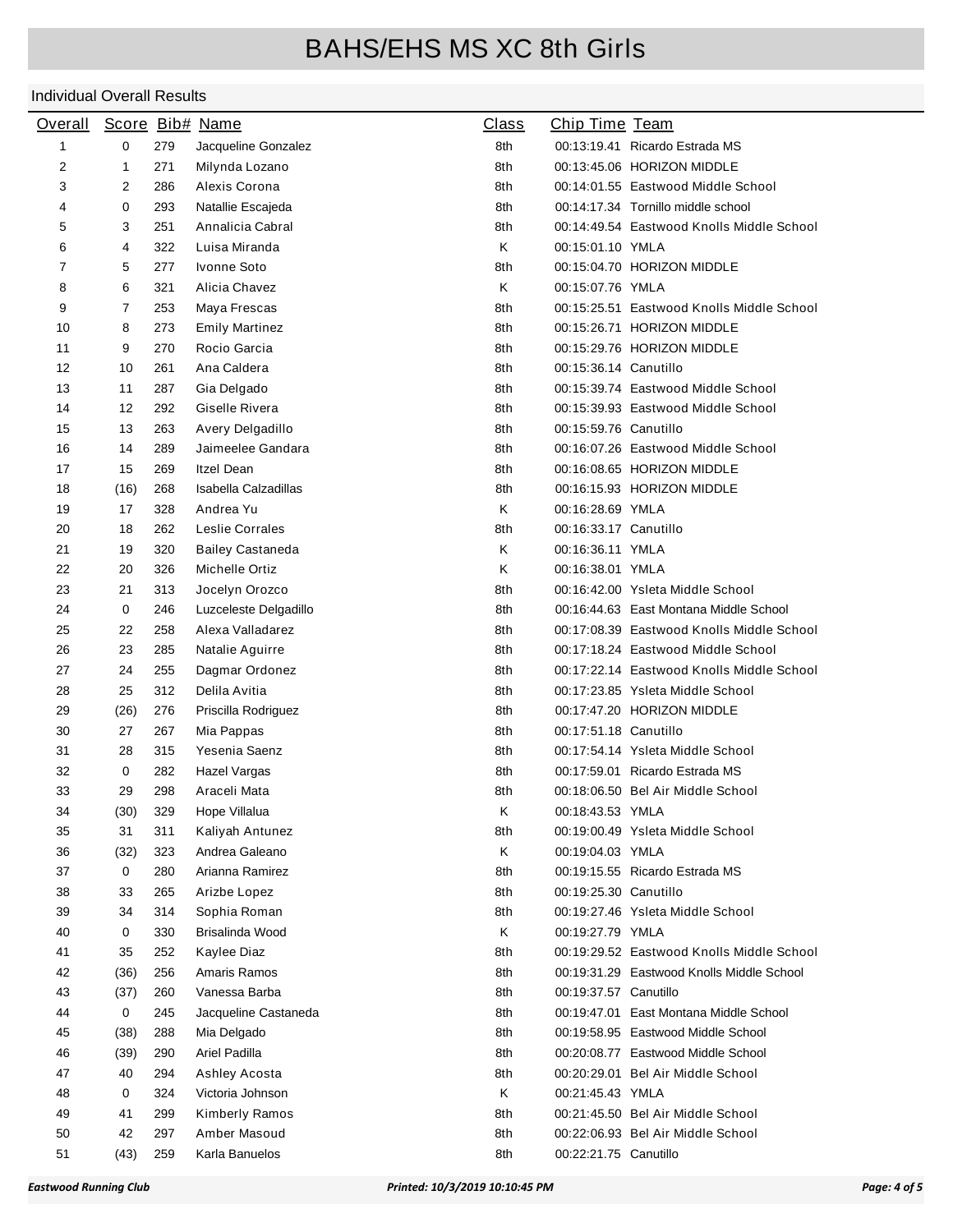| 52 | 44   | 303 | Jennifer Sanchez      | 8th |                       | 00:22:21.92 Bel Air Middle School  |
|----|------|-----|-----------------------|-----|-----------------------|------------------------------------|
| 53 | 0    | 325 | Ellette Mendez        | κ   | 00:22:52.52 YMLA      |                                    |
| 54 | 0    | 264 | Annabel Hernandez     | 8th | 00:23:17.51 Canutillo |                                    |
| 55 | 0    | 291 | Olivia Perez          | 8th |                       | 00:23:19.81 Eastwood Middle School |
| 56 | 0    | 327 | Niyah Reed            | κ   | 00:23:51.24 YMLA      |                                    |
| 57 | 0    | 283 | Itzel Vasquez         | 8th |                       | 00:25:02.73 Ricardo Estrada MS     |
| 58 | (45) | 306 | Jaqueline Viramontes  | 8th |                       | 00:25:22.95 Bel Air Middle School  |
| 59 | (46) | 302 | Annel Romero Guerrero | 8th |                       | 00:25:35.82 Bel Air Middle School  |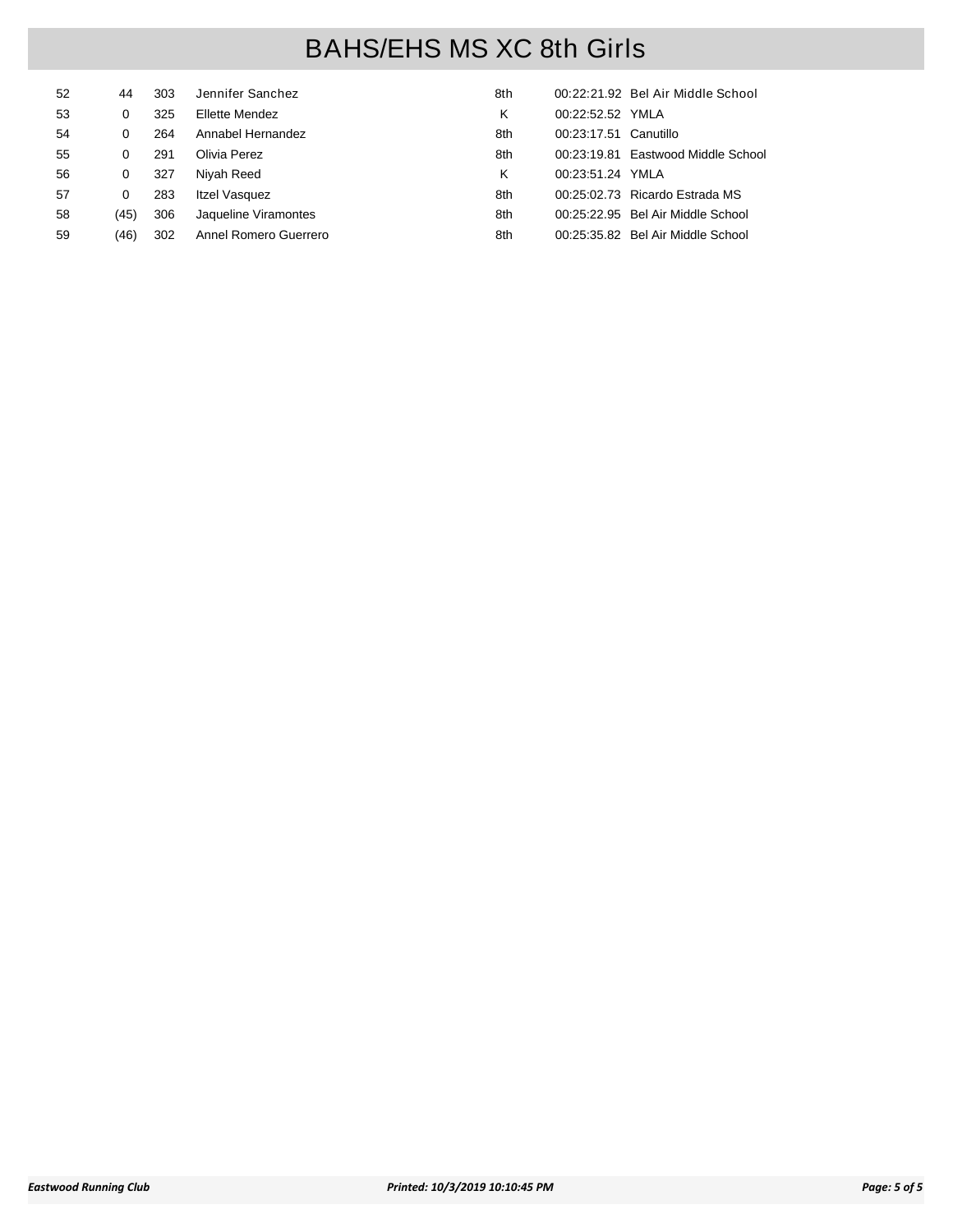### Team Overall Results

|   | Place Name                    | Average Time Score |     |
|---|-------------------------------|--------------------|-----|
| 1 | Eastwood Middle School        | 00:13:01.63        | 47  |
| 2 | Eastwood Knolls Middle School | 00:13:09.59        | 61  |
| 3 | Canutillo                     | 00:13:07.87        | 62  |
| 4 | Bel Air Middle School         | 00:13:56.29        | 118 |
| 5 | Ysleta Middle School          | 00:14:07.68        | 130 |
| 6 | Ricardo Estrada MS            | 00:14:37.89        | 137 |
|   | HORIZON MIDDLE                | 00:14:45.50        | 144 |

### non-Scoring Teams

| Name                    | Average Time | <b>Finishers</b> |
|-------------------------|--------------|------------------|
| Fabens Middle School    | 00:15:37.98  | 2                |
| Tornillo middle school  | 00:13:10.30  | 1                |
| Rio Brave Middle School | 00:13:34.28  | 1                |
| Harmony Science Academy | 00:16:27.17  | 1                |
|                         |              |                  |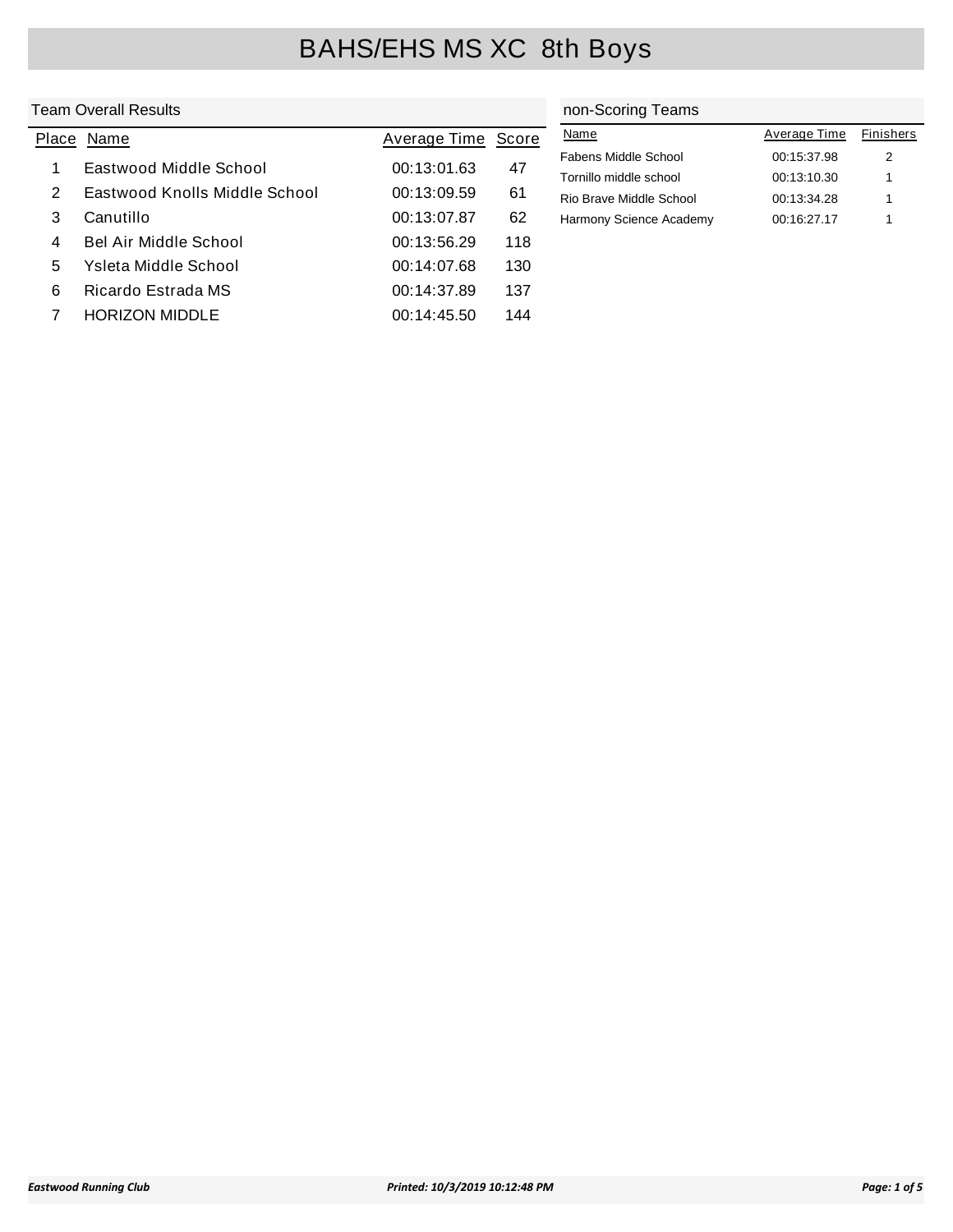|   | Place Team Name               |                         |      |                                |             | Average Time # of Finishers Team Score |                   |
|---|-------------------------------|-------------------------|------|--------------------------------|-------------|----------------------------------------|-------------------|
| 1 | Eastwood Middle School        |                         |      |                                | 00:13:01.63 | 15                                     | 47                |
|   | <b>Team Position</b>          | <b>Overall Position</b> | Bib# | <b>Name</b>                    |             | Chip Time                              | Score             |
|   | $\mathbf{1}$                  | $\overline{2}$          | 214  | Diego Uribe                    |             | 00:11:50.11                            | $\overline{2}$    |
|   | $\overline{2}$                | 8                       | 199  | Isaac Carbajal                 |             | 00:13:02.08                            | 8                 |
|   | 3                             | 11                      | 207  | <b>Julian Miramontes</b>       |             | 00:13:20.03                            | 10                |
|   | 4                             | 13                      | 210  | Noah Pina                      |             | 00:13:21.96                            | $12 \overline{ }$ |
|   | 5                             | 16                      | 200  | Domanic Cummings               |             | 00:13:33.97                            | 15                |
|   | 6                             | 19                      | 202  | <b>Michael Frausto</b>         |             | 00:13:35.96                            | (17)              |
|   | $\overline{7}$                | 22                      | 215  | Carlos Votta                   |             | 00:13:40.39                            | (20)              |
| 2 | Eastwood Knolls Middle School |                         |      |                                | 00:13:09.59 | 15                                     | 61                |
|   | <b>Team Position</b>          | <b>Overall Position</b> | Bib# | <b>Name</b>                    |             | Chip Time                              | Score             |
|   | $\mathbf{1}$                  | $\mathbf{1}$            | 154  | Jacob Beckett                  |             | 00:11:43.04                            | 1                 |
|   | $\overline{2}$                | 10                      | 169  | Froylan Villanueva             |             | 00:13:12.99                            | 9                 |
|   | 3                             | 14                      | 161  | Albert Lopez                   |             | 00:13:27.53                            | 13                |
|   | 4                             | 15                      | 157  | <b>Alexander Flores</b>        |             | 00:13:28.65                            | 14                |
|   | 5                             | 27                      | 164  | Nick Ordonez                   |             | 00:13:55.74                            | 24                |
|   | 6                             | 35                      | 168  | Tyler Spoon                    |             | 00:14:25.51                            | (31)              |
|   | 7                             | 36                      | 162  | Ryan Lozano                    |             | 00:14:29.57                            | (32)              |
| 3 | Canutillo                     |                         |      |                                | 00:13:07.87 | 7                                      | 62                |
|   | <b>Team Position</b>          | <b>Overall Position</b> | Bib# | Name                           |             | Chip Time                              | Score             |
|   | 1                             | 3                       | 175  | Omar Rivera                    |             | 00:12:01.69                            | 3                 |
|   | 2                             | 6                       | 177  | Carlos Sierra                  |             | 00:12:47.59                            | 6                 |
|   | 3                             | 18                      | 172  | Eduardo Gaytan                 |             | 00:13:34.85                            | 16                |
|   | 4                             | 20                      | 170  | Diego Barron                   |             | 00:13:36.18                            | 18                |
|   | 5                             | 21                      | 171  | Javier Gamboa                  |             | 00:13:39.05                            | 19                |
|   | 6                             | 46                      | 174  | <b>Tristan Miranda</b>         |             | 00:15:17.98                            | (38)              |
|   | 7                             | 52                      | 176  | Pablo Rivera                   |             | 00:15:40.97                            | (41)              |
| 4 | <b>Bel Air Middle School</b>  |                         |      |                                | 00:13:56.29 | 13                                     | 118               |
|   | <b>Team Position</b>          | <b>Overall Position</b> | Bib# | Name                           |             | Chip Time                              | Score             |
|   | 1                             | 5                       | 218  | Albert Acosta                  |             | 00:12:36.80                            | 5                 |
|   | 2                             | 23                      | 223  | <b>Christopher Gallegos</b>    |             | 00:13:43.11                            | 21                |
|   | 3                             | 31                      | 224  | Odin Hyder                     |             | 00:14:17.42                            | 28                |
|   | 4                             | 34                      | 228  | Emiliano Sanchez-Ortiz         |             | 00:14:25.19                            | 30                |
|   | 5                             | 40                      | 227  | <b>Israel Robles</b>           |             | 00:14:38.93                            | 34                |
|   | 6                             | 41                      | 225  | Benjamin Muniz                 |             | 00:14:39.43                            | (35)              |
|   | $\overline{7}$                | 44                      | 217  | Abraham Acosta                 |             | 00:15:16.18                            | (36)              |
| 5 | Ysleta Middle School          |                         |      |                                | 00:14:07.68 | $\overline{7}$                         | 130               |
|   | <b>Team Position</b>          | <b>Overall Position</b> | Bib# | Name                           |             | Chip Time                              | Score             |
|   | $\mathbf{1}$                  | 4                       | 243  | Heiden Pereda                  |             | 00:12:22.97                            | 4                 |
|   | 2                             | 28                      | 236  | Ethan Avalos                   |             | 00:13:59.39                            | 25                |
|   | 3                             | 33                      | 238  | Ronaldo Galarza                |             | 00:14:25.15                            | 29                |
|   | 4                             | 39                      | 241  | Sebastian Osorio               |             | 00:14:30.75                            | 33                |
|   | 5                             | 47                      | 240  | Luis Navarro                   |             | 00:15:20.15                            | 39                |
|   | 6                             | 62                      | 242  | Julio Padilla                  |             | 00:16:25.15                            | (44)              |
|   | $\overline{7}$                | 74                      | 244  | Jesus Quintero                 |             | 00:18:55.15                            | (47)              |
| 6 | Ricardo Estrada MS            |                         |      |                                | 00:14:37.89 | 8                                      | 137               |
|   | <b>Team Position</b>          | <b>Overall Position</b> | Bib# | Name                           |             | Chip Time                              | <b>Score</b>      |
|   | $\mathbf{1}$                  | $\overline{7}$          | 198  | Daniel Talavera                |             | 00:12:59.83                            | $\overline{7}$    |
|   | $\overline{2}$                | 12                      | 190  | <b>Dominick Davalos</b>        |             | 00:13:21.73                            | 11                |
|   |                               |                         |      |                                |             |                                        |                   |
|   | <b>Eastwood Running Club</b>  |                         |      | Printed: 10/3/2019 10:12:48 PM |             |                                        | Page: 2 of 5      |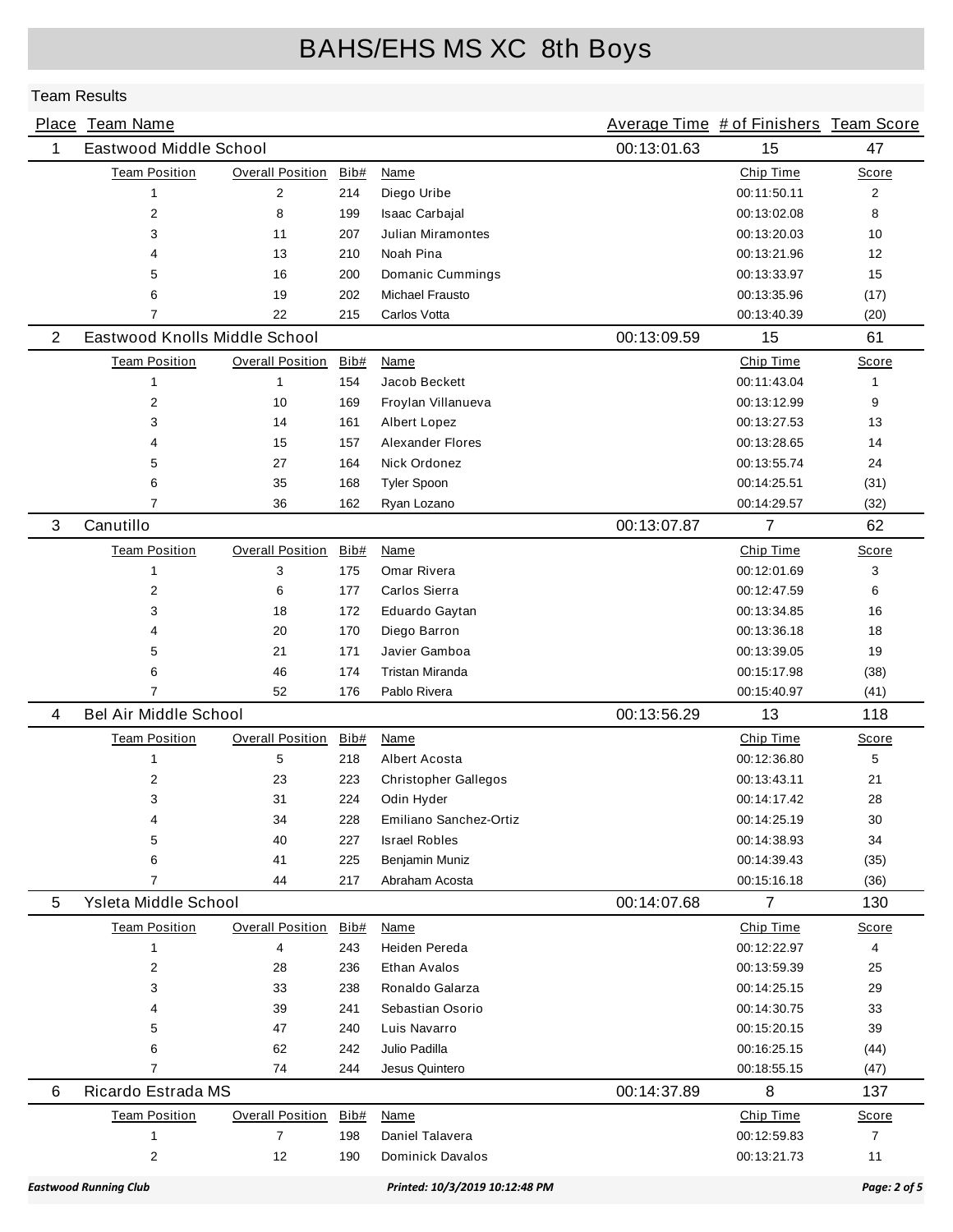| 3                     | 45                      | 191  | Joe Gonzalez        | 00:15:17.20 | 37    |
|-----------------------|-------------------------|------|---------------------|-------------|-------|
| 4                     | 51                      | 196  | Anthony Payan       | 00:15:27.23 | 40    |
| 5                     | 57                      | 187  | Tracy Anguiano      | 00:16:03.46 | 42    |
| 6                     | 58                      | 193  | <b>Ryan Morales</b> | 00:16:04.60 | (43)  |
|                       | 66                      | 192  | Abel Leon           | 00:16:48.29 | (45)  |
| <b>HORIZON MIDDLE</b> |                         |      | 00:14:45.50         | 5           | 144   |
|                       |                         |      |                     |             |       |
| <b>Team Position</b>  | <b>Overall Position</b> | Bib# | Name                | Chip Time   | Score |
|                       | 24                      | 185  | Marco Sanchez       | 00:13:47.87 | 22    |
| 2                     | 25                      | 179  | Lino Flores         | 00:13:53.28 | 23    |
| 3                     | 29                      | 178  | Fernando Flores     | 00:14:14.86 | 26    |
| 4                     | 30                      | 184  | Alejandro Perales   | 00:14:15.80 | 27    |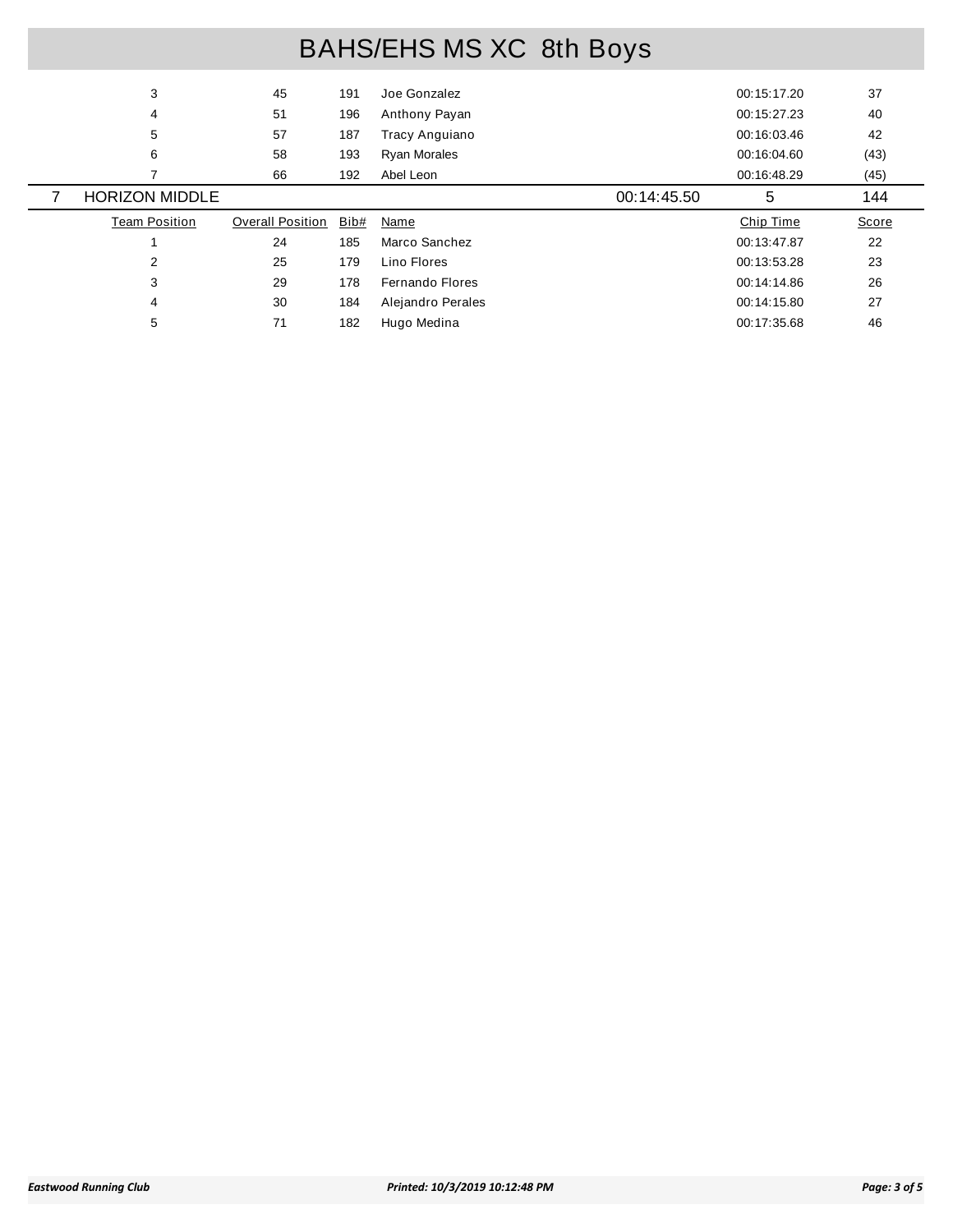| <b>Overall</b> |                |     | Score Bib# Name             | <b>Class</b> | <b>Chip Time Team</b> |                                           |
|----------------|----------------|-----|-----------------------------|--------------|-----------------------|-------------------------------------------|
| 1              | $\mathbf{1}$   | 154 | Jacob Beckett               | 8th          |                       | 00:11:43.04 Eastwood Knolls Middle School |
| 2              | 2              | 214 | Diego Uribe                 | 8th          |                       | 00:11:50.11 Eastwood Middle School        |
| 3              | 3              | 175 | Omar Rivera                 | 8th          | 00:12:01.69 Canutillo |                                           |
| 4              | 4              | 243 | Heiden Pereda               | 8th          |                       | 00:12:22.97 Ysleta Middle School          |
| 5              | 5              | 218 | Albert Acosta               | 8th          |                       | 00:12:36.80 Bel Air Middle School         |
| 6              | 6              | 177 | Carlos Sierra               | 8th          | 00:12:47.59 Canutillo |                                           |
| 7              | $\overline{7}$ | 198 | Daniel Talavera             | 8th          |                       | 00:12:59.83 Ricardo Estrada MS            |
| 8              | 8              | 199 | Isaac Carbajal              | 8th          |                       | 00:13:02.08 Eastwood Middle School        |
| 9              | 0              | 216 | <b>Eddie Garcia</b>         | 8th          |                       | 00:13:10.30 Tornillo middle school        |
| 10             | 9              | 169 | Froylan Villanueva          | 8th          |                       | 00:13:12.99 Eastwood Knolls Middle School |
| 11             | 10             | 207 | Julian Miramontes           | 8th          |                       | 00:13:20.03 Eastwood Middle School        |
| 12             | 11             | 190 | <b>Dominick Davalos</b>     | 8th          |                       | 00:13:21.73 Ricardo Estrada MS            |
| 13             | 12             | 210 | Noah Pina                   | 8th          |                       | 00:13:21.96 Eastwood Middle School        |
| 14             | 13             | 161 | Albert Lopez                | 8th          |                       | 00:13:27.53 Eastwood Knolls Middle School |
| 15             | 14             | 157 | Alexander Flores            | 8th          |                       | 00:13:28.65 Eastwood Knolls Middle School |
| 16             | 15             | 200 | Domanic Cummings            | 8th          |                       | 00:13:33.97 Eastwood Middle School        |
| 17             | 0              | 235 | Darren Nava                 | 8th          |                       | 00:13:34.28 Rio Brave Middle School       |
| 18             | 16             | 172 | Eduardo Gaytan              | 8th          | 00:13:34.85 Canutillo |                                           |
| 19             | (17)           | 202 | Michael Frausto             | 8th          |                       | 00:13:35.96 Eastwood Middle School        |
| 20             | 18             | 170 | Diego Barron                | 8th          | 00:13:36.18 Canutillo |                                           |
| 21             | 19             | 171 | Javier Gamboa               | 8th          | 00:13:39.05 Canutillo |                                           |
| 22             | (20)           | 215 | Carlos Votta                | 8th          |                       | 00:13:40.39 Eastwood Middle School        |
| 23             | 21             | 223 | <b>Christopher Gallegos</b> | 8th          |                       | 00:13:43.11 Bel Air Middle School         |
| 24             | 22             | 185 | Marco Sanchez               | 8th          |                       | 00:13:47.87 HORIZON MIDDLE                |
| 25             | 23             | 179 | Lino Flores                 | 8th          |                       | 00:13:53.28 HORIZON MIDDLE                |
| 26             | 0              | 201 | Fernando Escapita           | 8th          |                       | 00:13:53.97 Eastwood Middle School        |
| 27             | 24             | 164 | Nick Ordonez                | 8th          |                       | 00:13:55.74 Eastwood Knolls Middle School |
| 28             | 25             | 236 | Ethan Avalos                | 8th          |                       | 00:13:59.39 Ysleta Middle School          |
| 29             | 26             | 178 | <b>Fernando Flores</b>      | 8th          |                       | 00:14:14.86 HORIZON MIDDLE                |
| 30             | 27             | 184 | Alejandro Perales           | 8th          |                       | 00:14:15.80 HORIZON MIDDLE                |
| 31             | 28             | 224 | Odin Hyder                  | 8th          |                       | 00:14:17.42 Bel Air Middle School         |
| 32             | $\mathbf 0$    | 209 | <b>Adrian Ordaz</b>         | 8th          |                       | 00:14:18.29 Eastwood Middle School        |
| 33             | 29             | 238 | Ronaldo Galarza             | 8th          |                       | 00:14:25.15 Ysleta Middle School          |
| 34             | $30\,$         | 228 | Emiliano Sanchez-Ortiz      | 8th          |                       | 00:14:25.19 Bel Air Middle School         |
| 35             | (31)           | 168 | <b>Tyler Spoon</b>          | 8th          |                       | 00:14:25.51 Eastwood Knolls Middle School |
| 36             | (32)           | 162 | Ryan Lozano                 | 8th          |                       | 00:14:29.57 Eastwood Knolls Middle School |
| 37             | 0              | 156 | Orion Favela                | 8th          |                       | 00:14:30.14 Eastwood Knolls Middle School |
| 38             | 0              | 158 | Eric Gonzalez               | 8th          |                       | 00:14:30.41 Eastwood Knolls Middle School |
| 39             | 33             | 241 | Sebastian Osorio            | 8th          |                       | 00:14:30.75 Ysleta Middle School          |
| 40             | 34             | 227 | <b>Israel Robles</b>        | 8th          |                       | 00:14:38.93 Bel Air Middle School         |
| 41             | (35)           | 225 | Benjamin Muniz              | 8th          |                       | 00:14:39.43 Bel Air Middle School         |
| 42             | 0              | 229 | Jacob Calleros              | 8th          |                       | 00:15:00.89 Fabens Middle School          |
| 43             | 0              | 211 | Jacob Prieto                | 8th          |                       | 00:15:07.76 Eastwood Middle School        |
| 44             | (36)           | 217 | Abraham Acosta              | 8th          |                       | 00:15:16.18 Bel Air Middle School         |
| 45             | 37             | 191 | Joe Gonzalez                | 8th          |                       | 00:15:17.20 Ricardo Estrada MS            |
| 46             | (38)           | 174 | Tristan Miranda             | 8th          | 00:15:17.98 Canutillo |                                           |
| 47             | 39             | 240 | Luis Navarro                | 8th          |                       | 00:15:20.15 Ysleta Middle School          |
| 48             | 0              | 219 | Alan Ariaza                 | 8th          |                       | 00:15:23.38 Bel Air Middle School         |
| 49             | 0              | 167 | Francisco Sanchez           | 8th          |                       | 00:15:25.13 Eastwood Knolls Middle School |
| 50             | 0              | 160 | Darian Hinojos              | 8th          |                       | 00:15:26.65 Eastwood Knolls Middle School |
| 51             | 40             | 196 | Anthony Payan               | 8th          |                       | 00:15:27.23 Ricardo Estrada MS            |